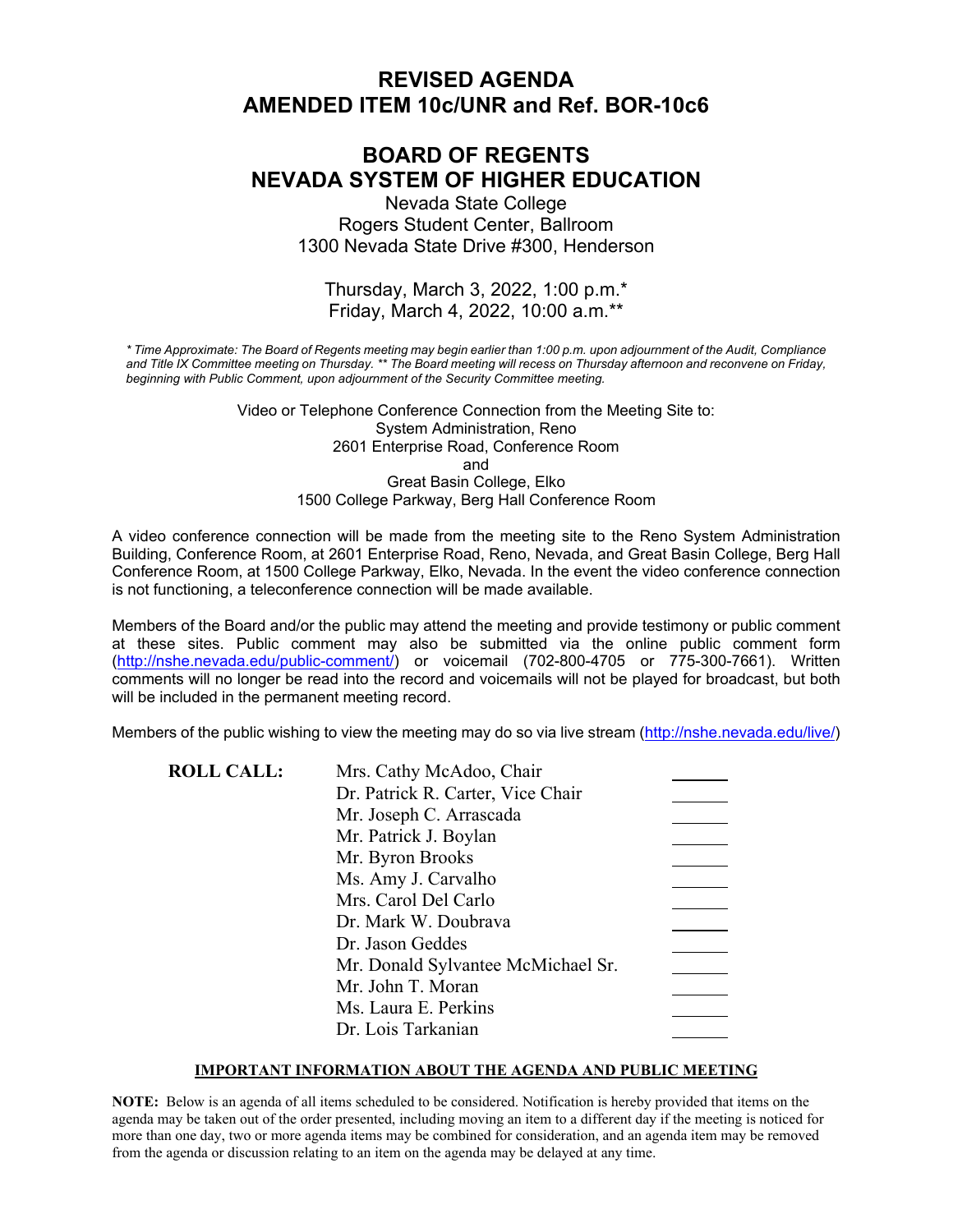#### REVISED Board of Regents Meeting Agenda Page 2 and 2 and 2 and 2 and 2 and 2 and 2 and 2 and 2 and 2 and 2 and 2 and 2 and 2 and 2 and 2 and 2 and 2 and 2 and 2 and 2 and 2 and 2 and 2 and 2 and 2 and 2 and 2 and 2 and 2 a 03/03/22 & 03/04/22

In accordance with the Board of Regents Bylaws, Title 1, Article V, Section 18, items voted on may be the subject of a motion to reconsider at this meeting. A motion to reconsider an item may be made at any time before adjournment of this meeting. Similarly, if an item is tabled at any time during the meeting, it may, by proper motion and vote, be taken from the table and thereafter be the subject of consideration and action at any time before adjournment of this meeting.

The Board of Regents, at its regularly scheduled meetings, meets concurrently with its committees (Academic, Research and Student Affairs; Business, Finance and Facilities; Audit, Compliance and Title IX; Inclusion, Diversity, Equity and Access; Health Sciences System; Security; and Workforce). The Board's committee meetings take place in accordance with the agendas published for those committees. Regents who are not members of the committees may attend the committee meetings and participate in the discussion of committee agenda items. However, action items will only be voted on by the members of each committee, unless a Regent is temporarily made a member of that committee under Board of Regents Bylaws, Title 1, Article VI, Section 6. The full Board of Regents will consider committee action items in accordance with the Board of Regents agenda published for the current or for a subsequent meeting.

In accordance with the Board of Regents' Bylaws, Title 1, Article V, Section 12, a quorum may be gained by telephonic, video, or electronic transmission provided that notice to that effect has been given.

Some agenda items are noted as having accompanying reference material. Reference material may be accessed on the electronic version of the agenda by clicking the reference link associated with a particular item. The agenda and associated reference material may also be accessed on the Internet by visiting the Board of Regents website at:

#### <https://nshe.nevada.edu/leadership-policy/board-of-regents/meeting-agendas/>

Many public libraries have publicly accessible computer terminals. Copies of the reference material and any additional support materials that are submitted to the Board of Regents Office and then distributed to the members of the Board of Regents after the posting of this agenda but before the meeting, will be made available as follows: 1. Copies of any such materials are available at the Board of Regents Offices at 2601 Enterprise Road, Reno, Nevada, and 4300 South Maryland Parkway, Las Vegas, Nevada. A copy may be requested by calling Keri Nikolajewski at (702) 889-8426; 2. Copies of any such materials will also be available at the meeting site.

Reasonable efforts will be made to assist and accommodate physically disabled persons to participate in the meeting. Please call the Board Office at (775) 784-4958 in advance so that arrangements may be made.

# **COMMITTEE MEETINGS**

### **Thursday, March 3, 2022**

Academic, Research and Student Affairs Committee, 8:00 a.m.

Business, Finance and Facilities Committee, 10:00 a.m.\*

*\* Time Approximate: The Business, Finance and Facilities Committee meeting may begin earlier than 10:00 a.m. upon adjournment of the Academic, Research and Student Affairs Committee meeting.*

#### Audit, Compliance and Title IX Committee, 11:30 a.m.\*

*\* Time Approximate: The Audit, Compliance and Title IX Committee meeting may begin earlier than 11:30 a.m. upon adjournment of the Business, Finance and Facilities Committee meeting.*

## **CALL TO ORDER – ROLL CALL**

**PLEDGE OF ALLEGIANCE**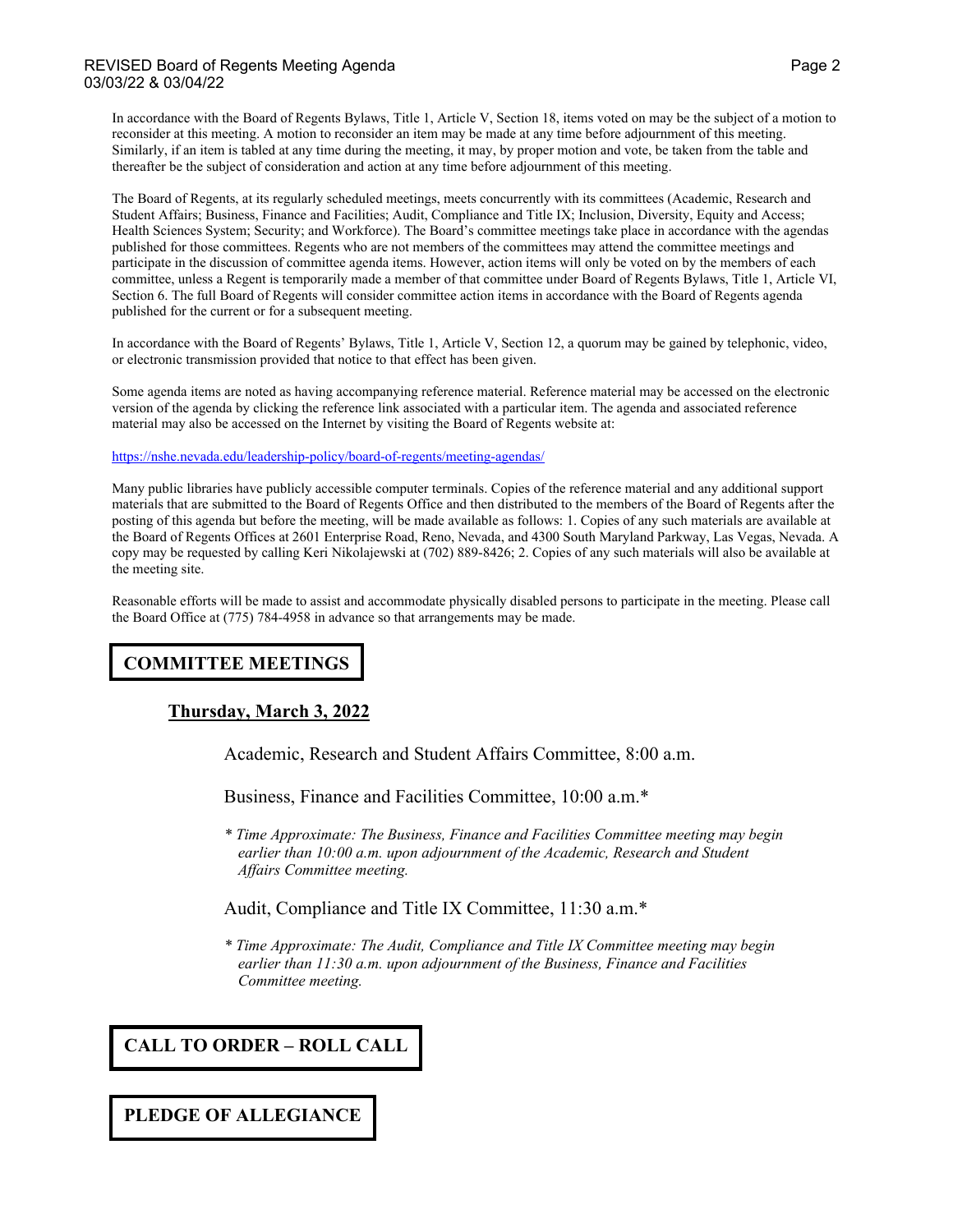#### **1. INTRODUCTIONS AND CAMPUS UPDATES INFORMATION ONLY**

Chair Cathy McAdoo will invite meeting participants to make introductions and will ask the presidents to provide campus-related updates on events that have occurred since the Board of Regents last regular meeting.

*ESTIMATED TIME: 30 mins.*

### **2. INSTITUTIONAL STUDENT AND FACULTY INFORMATION ONLY PRESENTATIONS**

Chair Cathy McAdoo will request that the President of the host institution introduce one student and one faculty member to discuss a topic of the President's choosing to highlight current programs or activities of the institution.

*ESTIMATED TIME: 15 mins.*

### **3. PUBLIC COMMENT INFORMATION ONLY**

Public comment will be taken during this agenda item. No action may be taken on a matter raised under this item until the matter is included on an agenda as an item on which action may be taken. Comments will be limited to two minutes per person. Persons making comment are asked to begin by stating their name for the record and to spell their last name. The Board Chair may elect to allow additional public comment on a specific agenda item when that agenda item is being considered.

In accordance with Attorney General Opinion No. 00-047, as restated in the Attorney General's Open Meeting Law Manual, the Board Chair may prohibit comment if the content of that comment is a topic that is not relevant to, or within the authority of, the Board of Regents, or if the content is willfully disruptive of the meeting by being irrelevant, repetitious, slanderous, offensive, inflammatory, irrational or amounting to personal attacks or interfering with the rights of other speakers.

*ESTIMATED TIME: 30 mins.*

### **4. REGENTS' WELCOME, INTRODUCTIONS INFORMATION ONLY AND REPORTS**

Members of the Board will be provided an opportunity to make introductions, welcome guests, offer acknowledgements and report on activities beyond regular responsibilities such as attendance at conferences, serving as a liaison to public entities and participation in legislative, civic and community events. Each Regent's remarks should be limited to three minutes.

*ESTIMATED TIME: 10 mins.*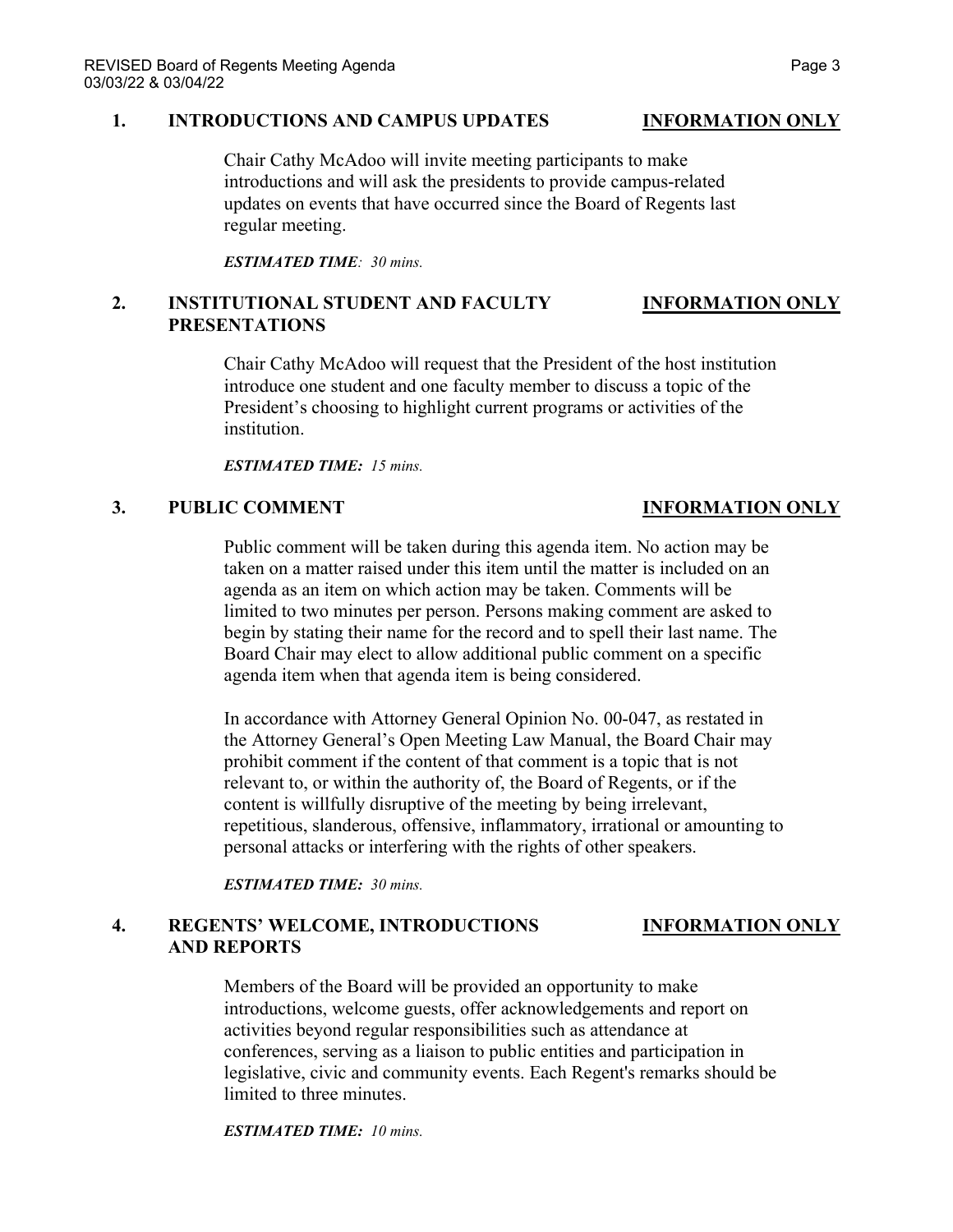### **5. CHAIR OF THE NEVADA STUDENT INFORMATION ONLY ALLIANCE REPORT**

The Chair of the Nevada Student Alliance will report to the Board concerning NSHE related issues or events of importance to the student body presidents.

*ESTIMATED TIME: 5 mins.*

### **6. NSHE CLASSIFIED COUNCIL REPORT INFORMATION ONLY**

A representative of the NSHE Classified Council will report to the Board concerning NSHE related issues or events of importance to classified employees across the System.

*ESTIMATED TIME: 5 mins.*

## **7. CHAIR OF THE FACULTY SENATE INFORMATION ONLY CHAIRS REPORT**

The Chair of the Faculty Senate Chairs will report to the Board concerning NSHE related issues or events of importance to the Faculty Senates.

*ESTIMATED TIME: 5 mins.*

### **8. CHANCELLOR'S REPORT INFORMATION ONLY**

Chancellor Melody Rose will report to the Board concerning ongoing planning activities and major projects within the NSHE.

*ESTIMATED TIME: 5 mins.*

### **9. BOARD CHAIR'S REPORT INFORMATION ONLY**

Chair Cathy McAdoo will discuss issues related to NSHE and her activities as Board Chair.

*ESTIMATED TIME: 5 mins.*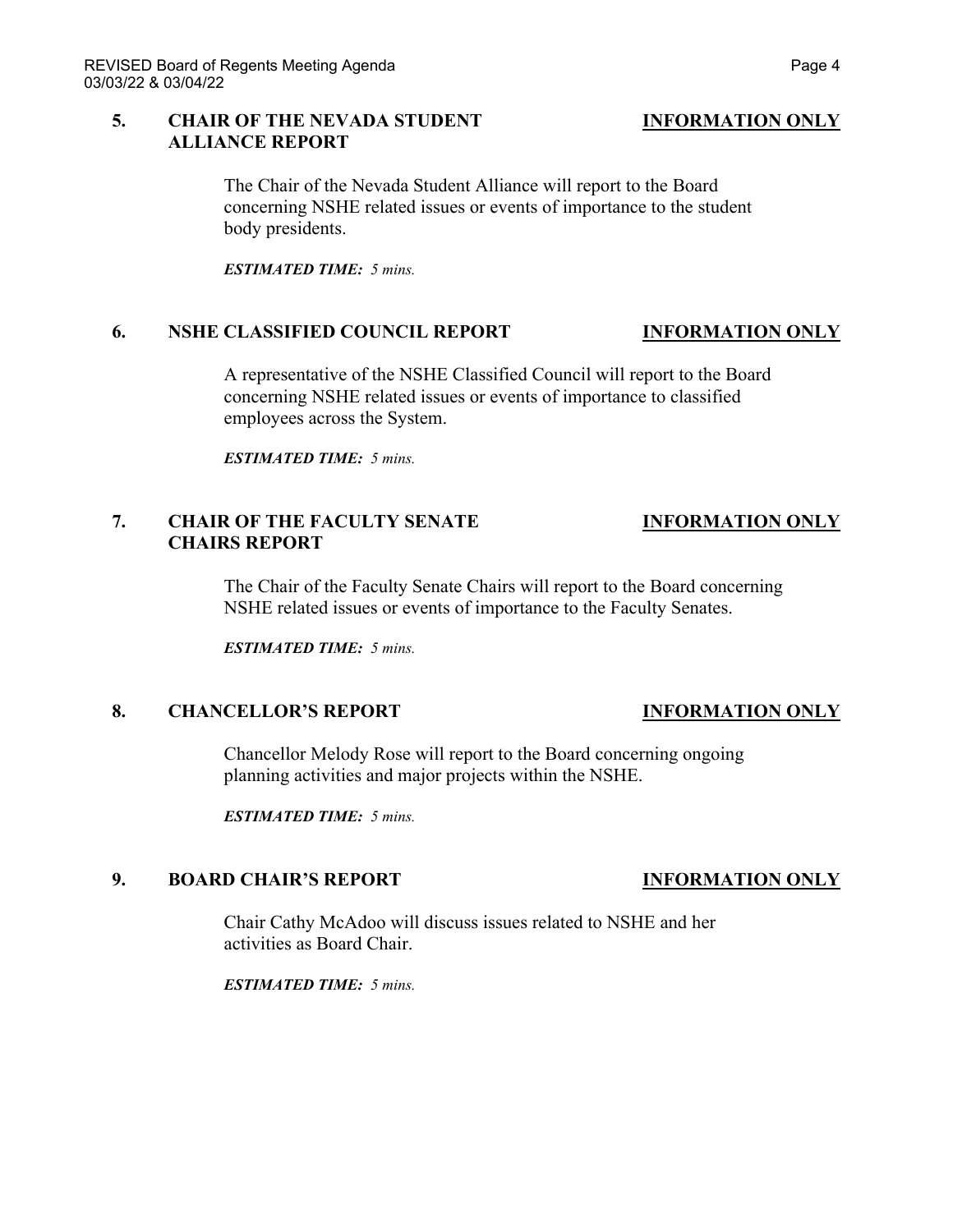### **10. CONSENT ITEMS FOR POSSIBLE ACTION**

Consent items will be considered together and acted on in one motion unless an item is removed to be considered separately by the Board.

### **10a. MINUTES FOR POSSIBLE ACTION**

The Board will consider approval of the following meeting minutes:

- December 2-3, 2021, Board of Regents meeting *[\(Ref. BOR-10a1\)](https://nshe.nevada.edu/wp-content/uploads/file/BoardOfRegents/Agendas/2022/03-mar-mtgs/bor-refs/BOR-10a1.pdf)*
- December 3, 2021, Foundation meetings
	- o CSN *[\(Ref. BOR-10a2\)](https://nshe.nevada.edu/wp-content/uploads/file/BoardOfRegents/Agendas/2022/03-mar-mtgs/bor-refs/BOR-10a2.pdf)*
	- o DRI Research *[\(Ref. BOR-10a3\)](https://nshe.nevada.edu/wp-content/uploads/file/BoardOfRegents/Agendas/2022/03-mar-mtgs/bor-refs/BOR-10a3.pdf)*
	- o DRI Research Parks, Ltd. *[\(Ref. BOR-10a4\)](https://nshe.nevada.edu/wp-content/uploads/file/BoardOfRegents/Agendas/2022/03-mar-mtgs/bor-refs/BOR-10a4.pdf)*
	- o GBC *[\(Ref. BOR-10a5\)](https://nshe.nevada.edu/wp-content/uploads/file/BoardOfRegents/Agendas/2022/03-mar-mtgs/bor-refs/BOR-10a5.pdf)*
	- o NSC *[\(Ref. BOR-10a6\)](https://nshe.nevada.edu/wp-content/uploads/file/BoardOfRegents/Agendas/2022/03-mar-mtgs/bor-refs/BOR-10a6.pdf)*
	- o TMCC *[\(Ref. BOR-10a7\)](https://nshe.nevada.edu/wp-content/uploads/file/BoardOfRegents/Agendas/2022/03-mar-mtgs/bor-refs/BOR-10a7.pdf)*
	- o UNLV *[\(Ref. BOR-10a8\)](https://nshe.nevada.edu/wp-content/uploads/file/BoardOfRegents/Agendas/2022/03-mar-mtgs/bor-refs/BOR-10a8.pdf)*
	- o UNR *[\(Ref. BOR-10a9\)](https://nshe.nevada.edu/wp-content/uploads/file/BoardOfRegents/Agendas/2022/03-mar-mtgs/bor-refs/BOR-10a9.pdf)*
	- o WNC *[\(Ref. BOR-10a10\)](https://nshe.nevada.edu/wp-content/uploads/file/BoardOfRegents/Agendas/2022/03-mar-mtgs/bor-refs/BOR-10a10.pdf)*

## **10b. 2023 BOARD OF REGENTS FOR POSSIBLE ACTION MEETING DATES AND LOCATIONS**

The Board will consider approval of the following proposed meeting dates and locations for calendar year 2023:

Quarterly meetings

- March 9-10, 2023 (CSN North Las Vegas Campus)
- June 8-9, 2023 (UNR)
- September 7-8, 2023 (TMCC)
- November 30-December 1, 2023 (UNLV)

Special meetings *(primary location – System Administration, Las Vegas)*

- January 13, 2023
- April 21, 2023
- July 21, 2023
- October 20, 2023

### **10c. TENURE FOR POSSIBLE ACTION**

The presidents of the NSHE institutions request approval to award tenure to the following individuals. Each candidate meets the standards for tenure as outlined in NSHE Code and has been positively recommended by his or her institution following a peer review process.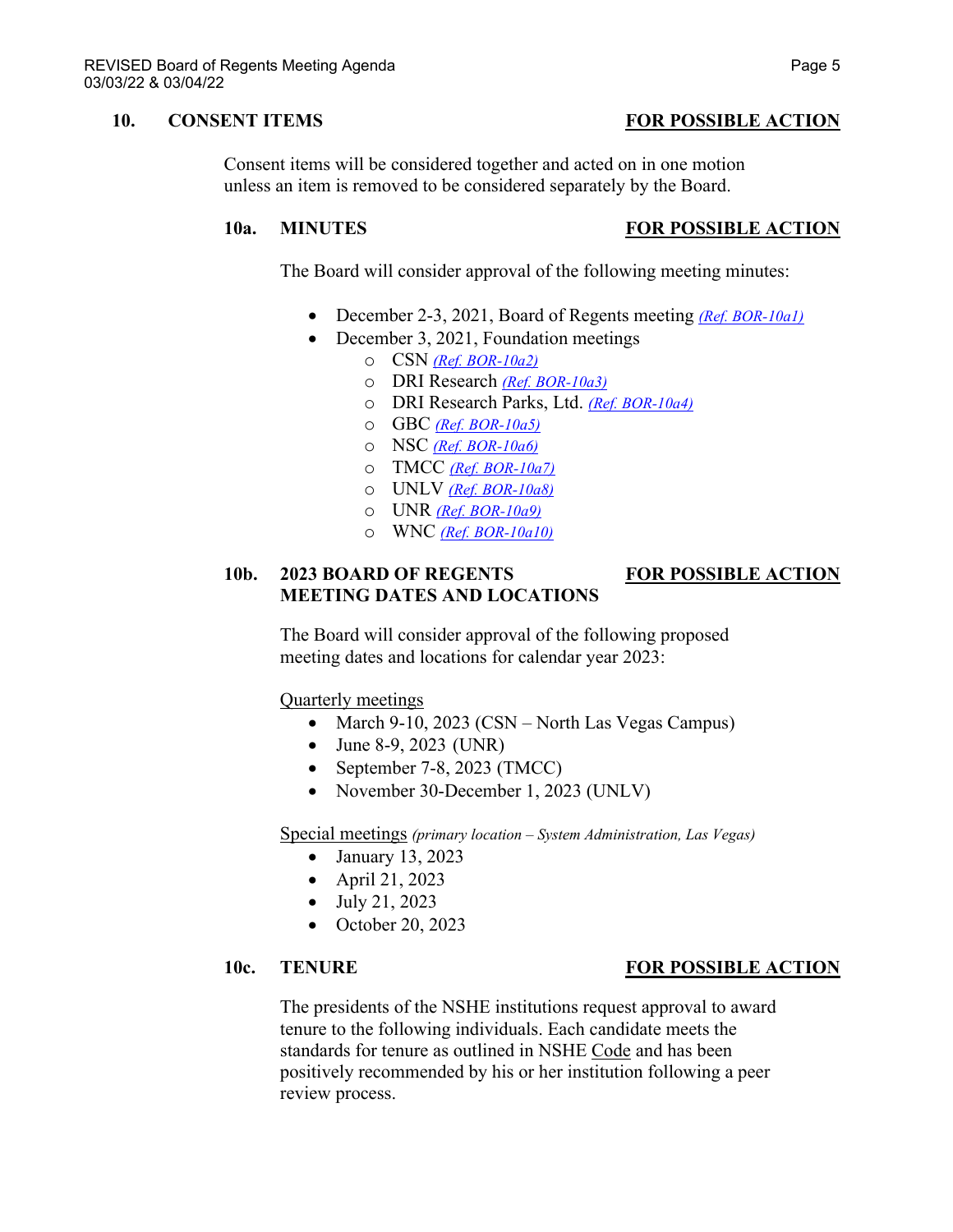#### **10c. TENURE –** *(continued)* **FOR POSSIBLE ACTION**

#### **CSN** *[\(Ref. BOR-10c1\)](https://nshe.nevada.edu/wp-content/uploads/file/BoardOfRegents/Agendas/2022/03-mar-mtgs/bor-refs/BOR-10c1.pdf)*

Ms. Joanne Near Braga Ms. Megan Padilla Mr. Troy Callahan Ms. Michelle Pike Ms. Asha Messiah Chavoya Ms. Robyn R. Rohde Ms. Deborah Frank Dr. Shyam Seetharaman Dr. David Golden Mr. Dustin Shaffer Mr. Jason Green Dr. Brendan Shapiro Dr. Michael V. Hart Ms. Denise Sidney Ms. Katayoun Kazemi Mr. Voltaire Verzosa Mr. David P. Mooney

#### **GBC** *[\(Ref. BOR-10c2\)](https://nshe.nevada.edu/wp-content/uploads/file/BoardOfRegents/Agendas/2022/03-mar-mtgs/bor-refs/BOR-10c2.pdf)*

Mr. Nicholas Cooley Mr. Sam Lackey

**NSC** *[\(Ref. BOR-10c3\)](https://nshe.nevada.edu/wp-content/uploads/file/BoardOfRegents/Agendas/2022/03-mar-mtgs/bor-refs/BOR-10c3.pdf)*

Dr. Christine Beaudry Dr. Michael Johnson Dr. Samantha Jewell

#### **TMCC** *[\(Ref. BOR-10c4\)](https://nshe.nevada.edu/wp-content/uploads/file/BoardOfRegents/Agendas/2022/03-mar-mtgs/bor-refs/BOR-10c4.pdf)*

Ms. Lenaya Andersen Dr. Sharif Rumjahn Ms. Rebecca McCleary Dr. Cecilia Vigil Ms. Rossita Todorova

#### **UNLV** *[\(Ref. BOR-10c5\)](https://nshe.nevada.edu/wp-content/uploads/file/BoardOfRegents/Agendas/2022/03-mar-mtgs/bor-refs/BOR-10c5.pdf)*

Dr. Brett Abarbanel Dr. Norma Marrun Dr. Neeraj Bhandari Dr. Shawn McCoy Dr. Emma Bloomfield Dr. Seong Park Dr. Ching-Chen Chen Dr. Andrew Reyes Dr. Lung-Chang Chien Dr. Blanca Rincon Dr. Jin Ouk Choi Dr. Wai (Cass) Shum Dr. Kaitlin Clinnin Dr. Joseph Svendsen Dr. Austin Dean Dr. Jessica Teague Dr. Sarah Harris Dr. Dieu-My Tran Dr. Rochelle Hines Dr. Boo Tseng Dr. Javon Johnson Dr. Soumya Upadhyay Dr. Simon Jowitt Dr. Jenna Weglarz-Ward

Mr. Glen Hortizuela Ms. Katelyn Wilkinson Singh

Dr. Cecelia Fernan Dr. Laura Rosales-Lagarde

Dr. Alain Bengochea Dr. Magdalena Martinez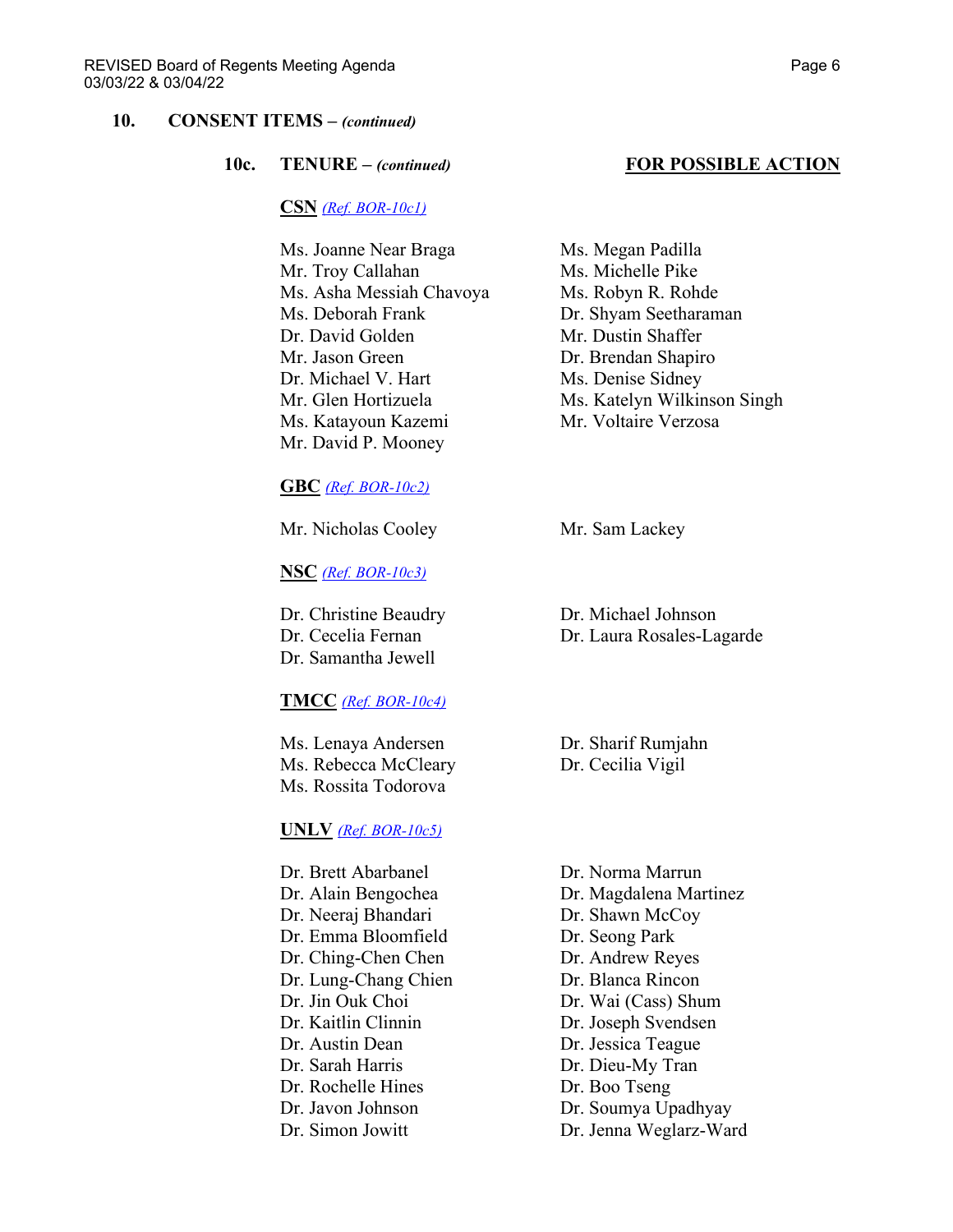**10c. TENURE –** *(continued)* **FOR POSSIBLE ACTION**

**UNLV** – *(continued)*

Dr. Jungnam Kim Dr. Peter Wiens Dr. Dan Lee Dr. Xue Xing Dr. Hyunhwa Lee Mr. Phillip Zawarus Dr. Jing Nong Liang Dr. Qiang Zhu Dr. Emir Malikov

#### **UNR** *[\(Ref. BOR-10c6](https://nshe.nevada.edu/wp-content/uploads/file/BoardOfRegents/Agendas/2022/03-mar-mtgs/bor-revrefs/BOR-10c6rev.pdf) - revised)*

Dr. Behrooz Abbasi Dr. Peter Jones Dr. Qi An Dr. Fares Karam Dr. Bridget Ayling Dr. Elizabeth Koebele Ms. Jill Baker-Tingey Dr. Dylan Kosma Dr. Arash Barfar Dr. Tania Leal Dr. Christopher Barile Dr. Weiyu Mao Dr. Mohammed Ben-Idris Dr. Carlos Mariscal Dr. Sarah Bisbing Dr. Shawn Marsh Dr. Heather Burkin Dr. Weston Morrow Mx. Adriano "Adi" Cabral Dr. Jennifer Mortensen Dr. Li-Ting "Lily" Chen Dr. Kenneth Nussear Dr. Won-Gyu Choi Dr. Samuel Odoh Dr. Eric Crosbie Dr. Jenny Ouyang Dr. Adam Csank Dr. Mark Packard Dr. Ashley Daftary Dr. Sandun Perera Dr. Lindsay Diamond Dr. Robert Renden Dr. Sam Ehrenreich Dr. Garret Ridinger Dr. Bradley Ferguson Dr. Cyprian Rossetto Dr. Mozart Fonseca Dr. Philipp Ruprecht Dr. Jeremy Gelman Dr. Deena Schmidt Dr. Monika Gulia-Nuss Dr. Kyra Stull Dr. Robert Gutierrez Dr. Yan Wang<br>
Dr. Joseph Halford Dr. Thomas White Dr. Joseph Halford Dr. Adam Hand Dr. Hao Xu Dr. David Hanigan Dr. Feng Yan Ms. Miya Hannan Dr. Yueran Yang Dr. Sage Hiibel Dr. Benjamin Young Dr. Nicholas Hunt Dr. Tong Zhou Dr. Paul Hurtado Dr. Andrew Zuza Dr. Christopher Jazwa

#### **WNC** *[\(Ref. BOR-10c7\)](https://nshe.nevada.edu/wp-content/uploads/file/BoardOfRegents/Agendas/2022/03-mar-mtgs/bor-refs/BOR-10c7.pdf)*

Mr. Timothy Mayo Ms. Rachel Stiff Mr. Martin Schmidt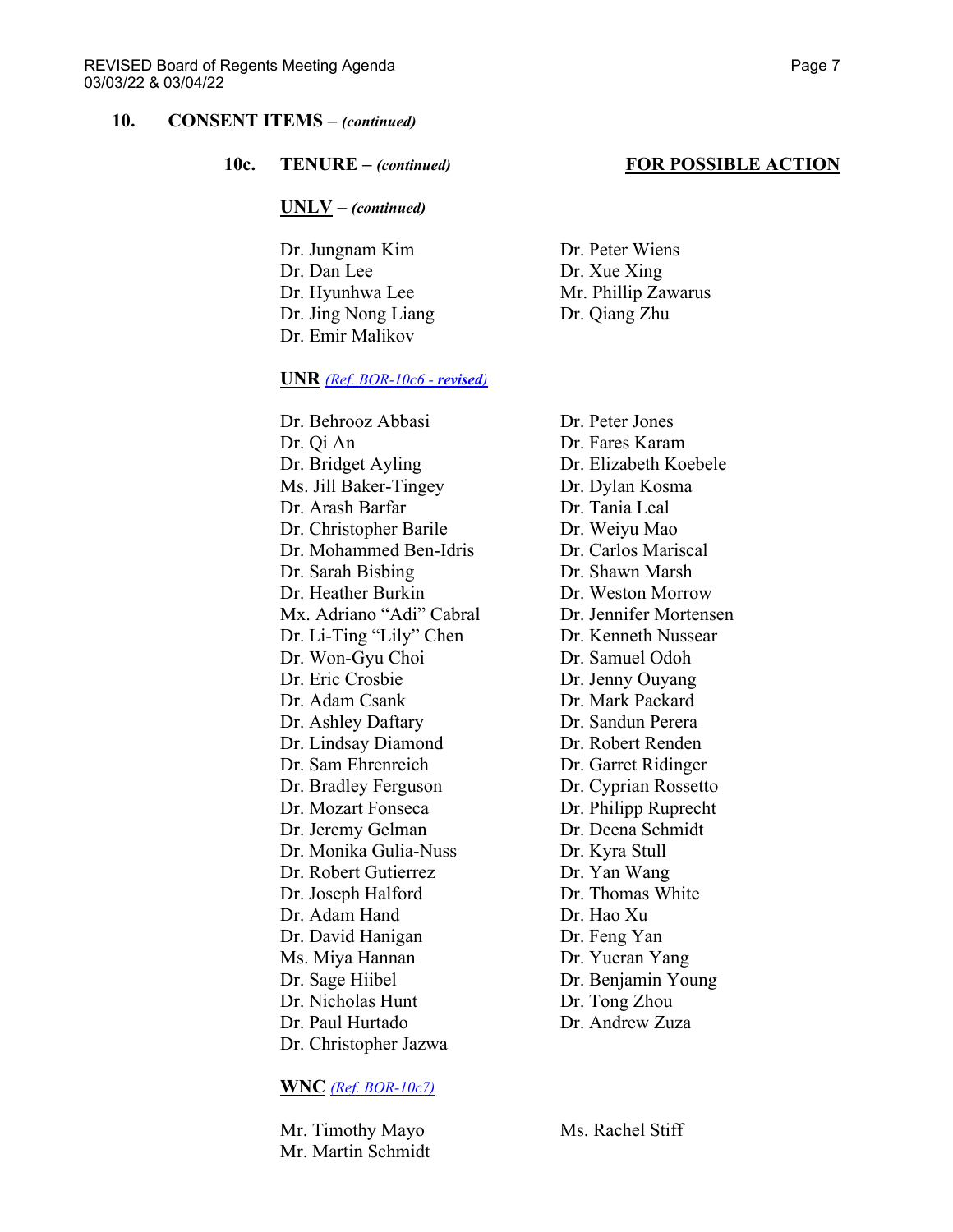### **10d. PEER AND ASPIRATIONAL FOR POSSIBLE ACTION INSTITUTIONS, DRI**

DRI President Kumud Acharya will request approval of DRI's recommended list of peer and aspirational institutions pursuant to Board policy *(Title 4, Chapter 11, Section 13)*. *[\(Ref. BOR-10d\)](https://nshe.nevada.edu/wp-content/uploads/file/BoardOfRegents/Agendas/2022/03-mar-mtgs/bor-refs/BOR-10d.pdf)*

## 10e. SAM LIEBERMAN REGENTS' FOR POSSIBLE ACTION **AWARD FOR STUDENT SCHOLARSHIP**

The Board will consider approval of the following nominations for the 2022 Sam Lieberman Regents' Award for Student Scholarship: *[\(Ref. BOR-10e\)](https://nshe.nevada.edu/wp-content/uploads/file/BoardOfRegents/Agendas/2022/03-mar-mtgs/bor-refs/BOR-10e.pdf)*

> Karen Williams-Aguirre, CSN Zachary Stamp, GBC Cassandra (Cassie) Barber, TMCC Ki'Hana Garcia, WNC Lauren Porter, NSC Vanessa Booth, Undergraduate, UNLV Maria Ramos Gonzalez, Graduate, UNLV Nicole Choma, Undergraduate, UNR Ashish Kasar, Graduate, UNR

*FISCAL IMPACT: \$45,000. Each award recipient receives \$5,000 funded 100 percent by System Administration.*

### **10f. REGENTS' OUTSTANDING FOR POSSIBLE ACTION CLASSIFIED STAFF AWARD**

Chancellor Melody Rose and Human Resources Director Sherry Olson will recommend CSN employee Douglas Walton to receive the 2022 Regents' Outstanding Classified Staff Award. *[\(Ref. BOR-10f\)](https://nshe.nevada.edu/wp-content/uploads/file/BoardOfRegents/Agendas/2022/03-mar-mtgs/bor-refs/BOR-10f.pdf)*

*FISCAL IMPACT: The award carries with it a cash stipend of \$3,000 for the recipient.*

### **10g. HONORARY DEGREE, UNR FOR POSSIBLE ACTION**

UNR President Brian Sandoval will request approval to award an Honorary Doctorate of Humane Letters to Carrie and Mary Dann. *[\(Ref. BOR-10g\)](https://nshe.nevada.edu/wp-content/uploads/file/BoardOfRegents/Agendas/2022/03-mar-mtgs/bor-refs/BOR-10g.pdf)*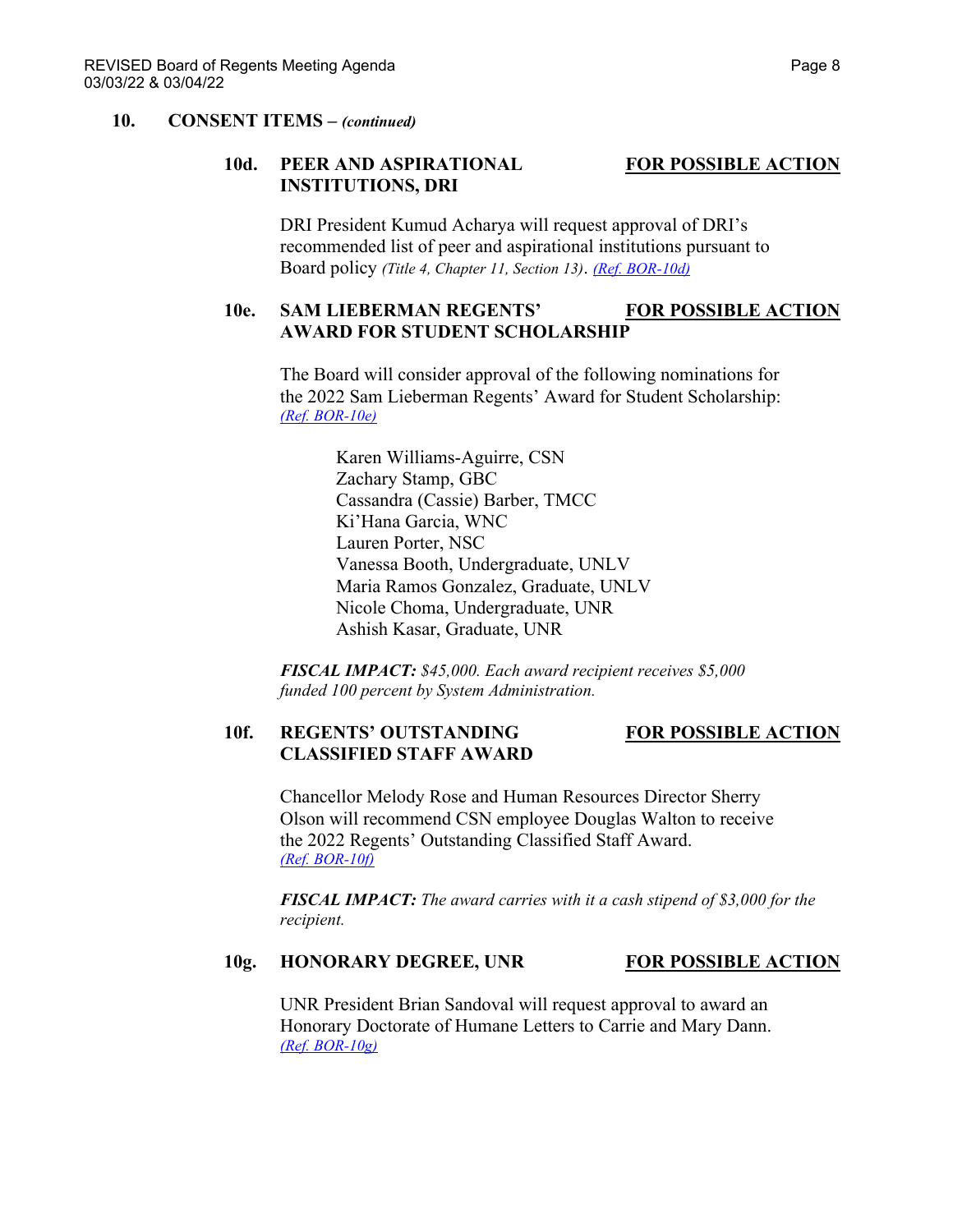#### **10h. HONORARY DEGREE, UNLV FOR POSSIBLE ACTION**

UNLV President Keith E. Whitfield will request approval to award an Honorary Doctorate degree to Sigmund "Sig" Rogich. *[\(Ref. BOR-10h\)](https://nshe.nevada.edu/wp-content/uploads/file/BoardOfRegents/Agendas/2022/03-mar-mtgs/bor-refs/BOR-10h.pdf)*

#### 10i. **HONORARY DEGREE, UNLV FOR POSSIBLE ACTION**

UNLV President Keith E. Whitfield will request approval to award an Honorary Doctorate degree to Ann-Margret. *[\(Ref. BOR-10i\)](https://nshe.nevada.edu/wp-content/uploads/file/BoardOfRegents/Agendas/2022/03-mar-mtgs/bor-refs/BOR-10i.pdf)*

#### **10j. HONORARY DEGREE, CSN FOR POSSIBLE ACTION**

CSN President Federico Zaragoza will request approval to award an Honorary Associate degree to Larry Mason. *[\(Ref. BOR-10j\)](https://nshe.nevada.edu/wp-content/uploads/file/BoardOfRegents/Agendas/2022/03-mar-mtgs/bor-refs/BOR-10j.pdf)*

*ESTIMATED TIME: 5 mins.*

#### **11. DISTINGUISHED NEVADAN AWARDS FOR POSSIBLE ACTION**

The Board will consider approval of the following nominations for 2022 Distinguished Nevadan Awards:

- Carol Franc Buck *[\(Ref. BOR-11a\)](https://nshe.nevada.edu/wp-content/uploads/file/BoardOfRegents/Agendas/2022/03-mar-mtgs/bor-refs/BOR-11a.pdf) Nominated by Regent Carol Del Carlo*
- Guy Clifton *[\(Ref. BOR-11b\)](https://nshe.nevada.edu/wp-content/uploads/file/BoardOfRegents/Agendas/2022/03-mar-mtgs/bor-refs/BOR-11b.pdf) Nominated by Regent Jason Geddes*
- Mark Hall-Patton *[\(Ref. BOR-11c\)](https://nshe.nevada.edu/wp-content/uploads/file/BoardOfRegents/Agendas/2022/03-mar-mtgs/bor-refs/BOR-11c.pdf) Nominated by Regent Donald Sylvantee McMichael Sr.*

*ESTIMATED TIME: 10 mins.*

## **COMMUNITY COLLEGE ITEMS**

### **12. RECOMMENDATION TO APPOINT FOR POSSIBLE ACTION J. KYLE DALPE AS INTERIM PRESIDENT, WNC**

Chancellor Melody Rose will present an overview of meetings and conversations that occurred in January 2022 with the senior leadership, faculty, foundation members, students, community partners and other stakeholders of WNC regarding its current presidential vacancy. The Board may take action on the following items: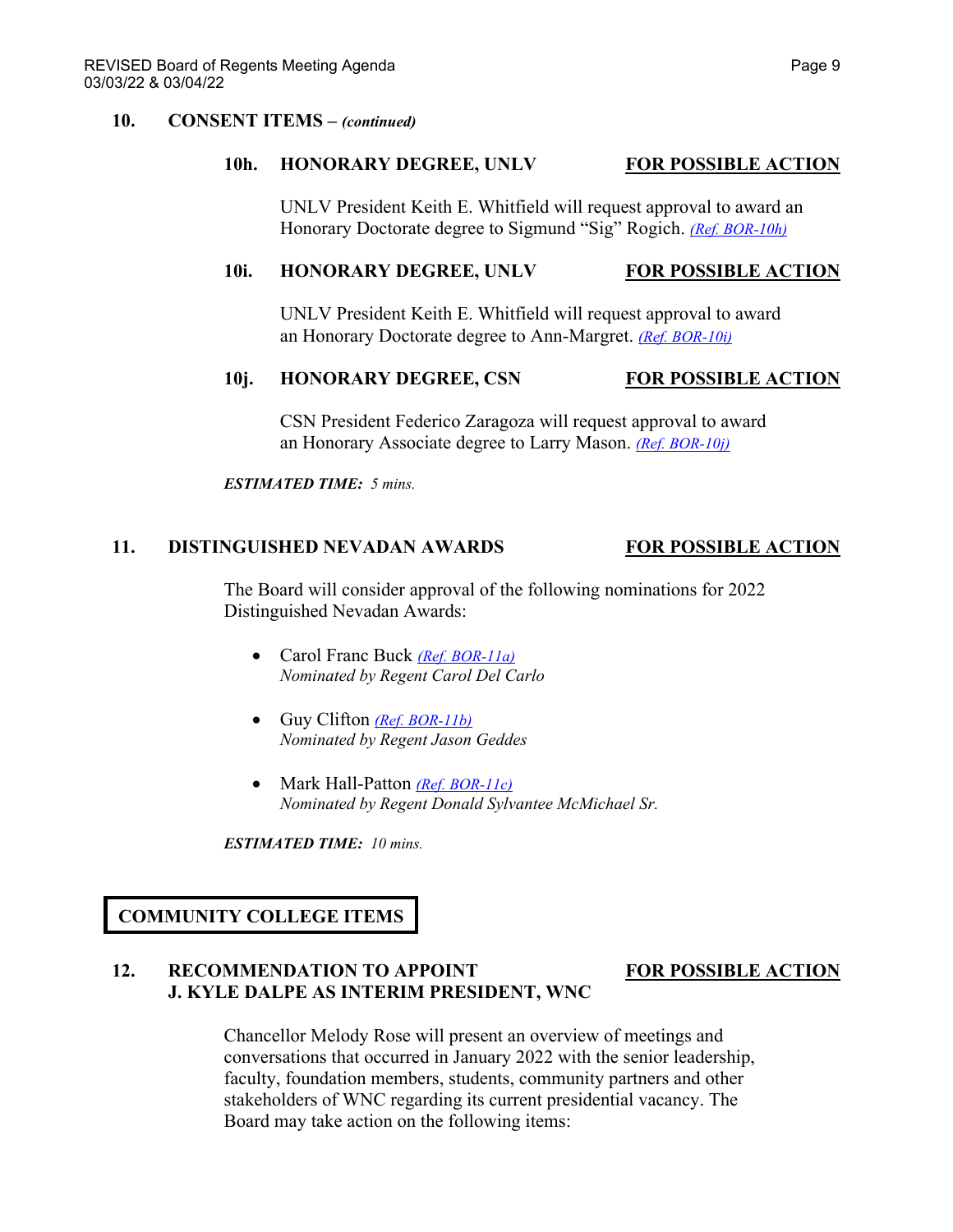# **12. RECOMMENDATION TO APPOINT FOR POSSIBLE ACTION J. KYLE DALPE AS INTERIM PRESIDENT, WNC -**

*(continued)*

- A. Chancellor Rose, in consultation with the Board Chair, will recommend that the Board forgo a national search and appoint current WNC Officer-In-Charge and Provost J. Kyle Dalpe to serve as Interim President of WNC for a term commencing on or about March 4, 2022, through December 31, 2023. *[\(Ref. BOR-12a\)](https://nshe.nevada.edu/wp-content/uploads/file/BoardOfRegents/Agendas/2022/03-mar-mtgs/bor-refs/BOR-12a.pdf)*
- B. The Board may discuss and approve an Employment Agreement for Officer-In-Charge Dalpe to serve as Interim President of WNC. *[\(Ref. BOR-12b\)](https://nshe.nevada.edu/wp-content/uploads/file/BoardOfRegents/Agendas/2022/03-mar-mtgs/bor-refs/BOR-12b.pdf)*

*ESTIMATED TIME: 10 mins.*

### **13. INSTITUTIONAL METRICS, GBC INFORMATION ONLY**

GBC President Joyce M. Helens will present data and metrics on GBC's progress in achieving the strategic goals adopted by the Board. The metrics to be presented include those identified by the Board designed to compare the performance of NSHE and its institutions to other states or respective peers in five key areas: 1) Access; 2) Success; 3) Closing the Achievement Gap; 4) Workforce; and 5) Research. *[\(Ref. BOR-13\)](https://nshe.nevada.edu/wp-content/uploads/file/BoardOfRegents/Agendas/2022/03-mar-mtgs/bor-refs/BOR-13.pdf)*

*ESTIMATED TIME: 30 mins.*

### **14. ACCEPTANCE OF GIFTS FOR EXPANSION OF FOR POSSIBLE ACTION THE WILLIAM N. PENNINGTON HEALTH SCIENCE CENTER, TMCC**

TMCC President Karin M. Hilgersom will request approval of the acceptance of \$4,000,000 in gifts from the William N. Pennington Foundation, Nell J. Redfield Foundation, Robert Z. Hawkins Foundation, TMCC Foundation, Doyle Foundation, E.L. Cord Foundation and Helen Close Foundation. These gifts will allow for the expansion of the William N. Pennington Health Science Center to benefit Nursing, Radiological Technology, Surgical Technician and Emergency Management Services programs located at the Health Science Center. *[\(Ref. BOR-14\)](https://nshe.nevada.edu/wp-content/uploads/file/BoardOfRegents/Agendas/2022/03-mar-mtgs/bor-refs/BOR-14.pdf)*

*FISCAL IMPACT: Estimated project cost is \$5,000,000. TMCC institutional funds will be used for costs exceeding the gift amount.*

*ESTIMATED TIME: 5 mins.*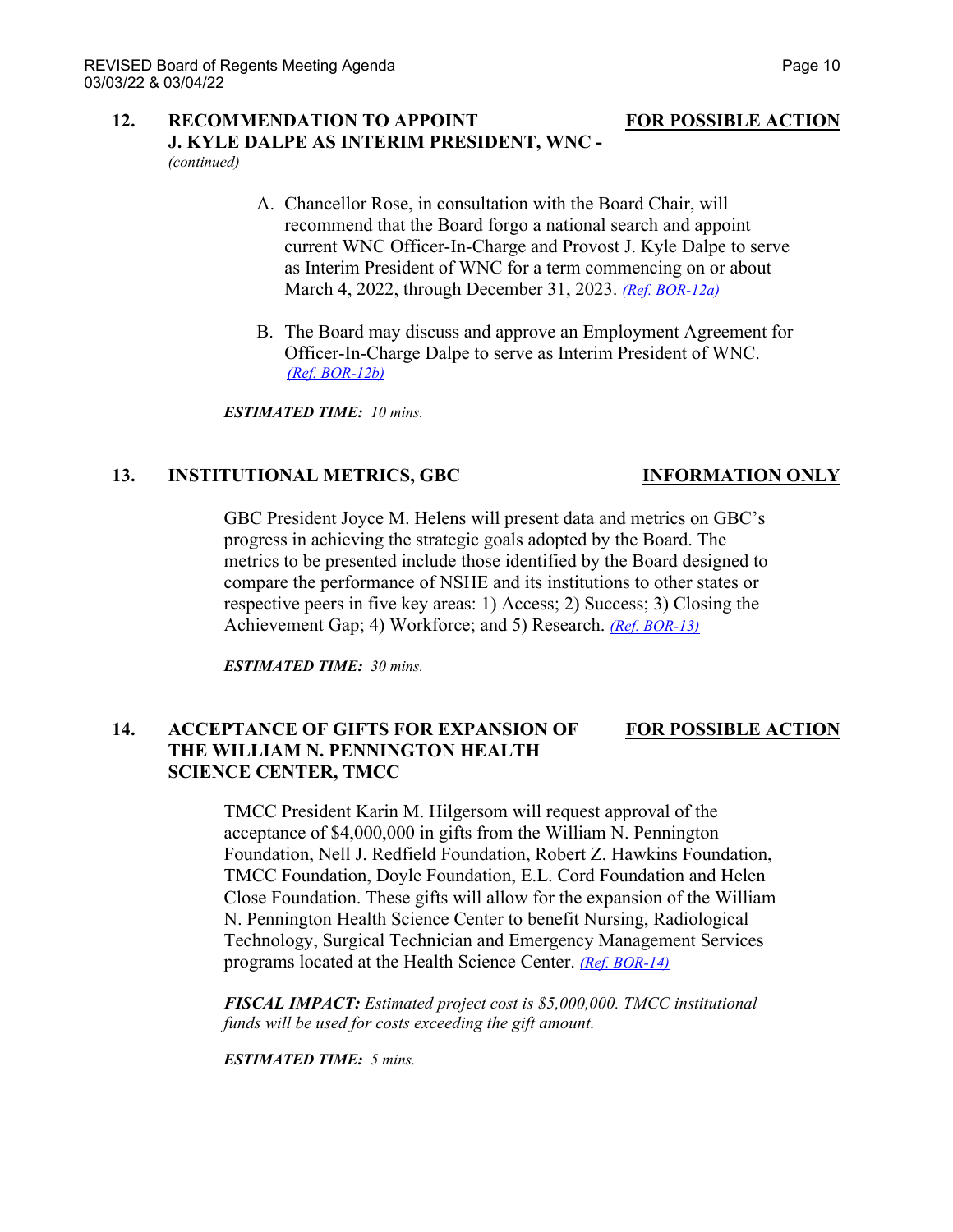### **15. WILLIAM N. PENNINGTON HEALTH SCIENCE FOR POSSIBLE ACTION CENTER EXPANSION, TMCC**

TMCC President Karin M. Hilgersom will request approval of the expansion of the William N. Pennington Health Science Center in accordance with the Board of Regents *Handbook*, Title 4, Chapter 10, Section 26.2, Preliminary Capital Improvement Planning. *[\(Ref. BOR-15\)](https://nshe.nevada.edu/wp-content/uploads/file/BoardOfRegents/Agendas/2022/03-mar-mtgs/bor-refs/BOR-15.pdf)*

*FISCAL IMPACT: Estimated project cost is \$5,000,000, of which \$3,660,000 has been gifted to TMCC by various community donors and foundations. The TMCC Foundation is providing \$150,000. The remainder of the project costs will be paid from institutional funds (approximately \$1M).* 

*ESTIMATED TIME: 10 mins.*

## **16. ATHLETICS DEPARTMENT ANNUAL REPORTS, FOR POSSIBLE ACTION UNLV, UNR, CSN AND TMCC**

UNLV President Keith E. Whitfield and/or Athletic Director Erick Harper; UNR President Brian Sandoval and/or Athletic Director Doug Knuth; CSN President Federico Zaragoza and/or Athletic Director Dexter Irvin; and TMCC President Karin M. Hilgersom and/or Athletic Director Geoffrey Hawkins will present for approval their institution's Annual Athletics Report for Fiscal Year 2020-2021, pursuant to Title 4, Chapter 24, Section 1, Subsection 9 of the Board of Regents *Handbook*. *[\(Refs. BOR-16a,](https://nshe.nevada.edu/wp-content/uploads/file/BoardOfRegents/Agendas/2022/03-mar-mtgs/bor-refs/BOR-16a.pdf) [BOR-16b,](https://nshe.nevada.edu/wp-content/uploads/file/BoardOfRegents/Agendas/2022/03-mar-mtgs/bor-refs/BOR-16b.pdf) [BOR-16c](https://nshe.nevada.edu/wp-content/uploads/file/BoardOfRegents/Agendas/2022/03-mar-mtgs/bor-refs/BOR-16c.pdf) and [BOR-16d\)](https://nshe.nevada.edu/wp-content/uploads/file/BoardOfRegents/Agendas/2022/03-mar-mtgs/bor-refs/BOR-16d.pdf)*

*ESTIMATED TIME: 60 mins.*

### **17. SYSTEM COMPUTING SERVICES INFORMATION ONLY STRATEGIC PLAN**

Chief Information Officer Anne Milkovich will provide an update on System Computing Services operations and services, and will introduce the SCS Strategic Plan 2020-2023. *[\(Ref. BOR-17\)](https://nshe.nevada.edu/wp-content/uploads/file/BoardOfRegents/Agendas/2022/03-mar-mtgs/bor-refs/BOR-17.pdf)*

*ESTIMATED TIME: 20 mins.*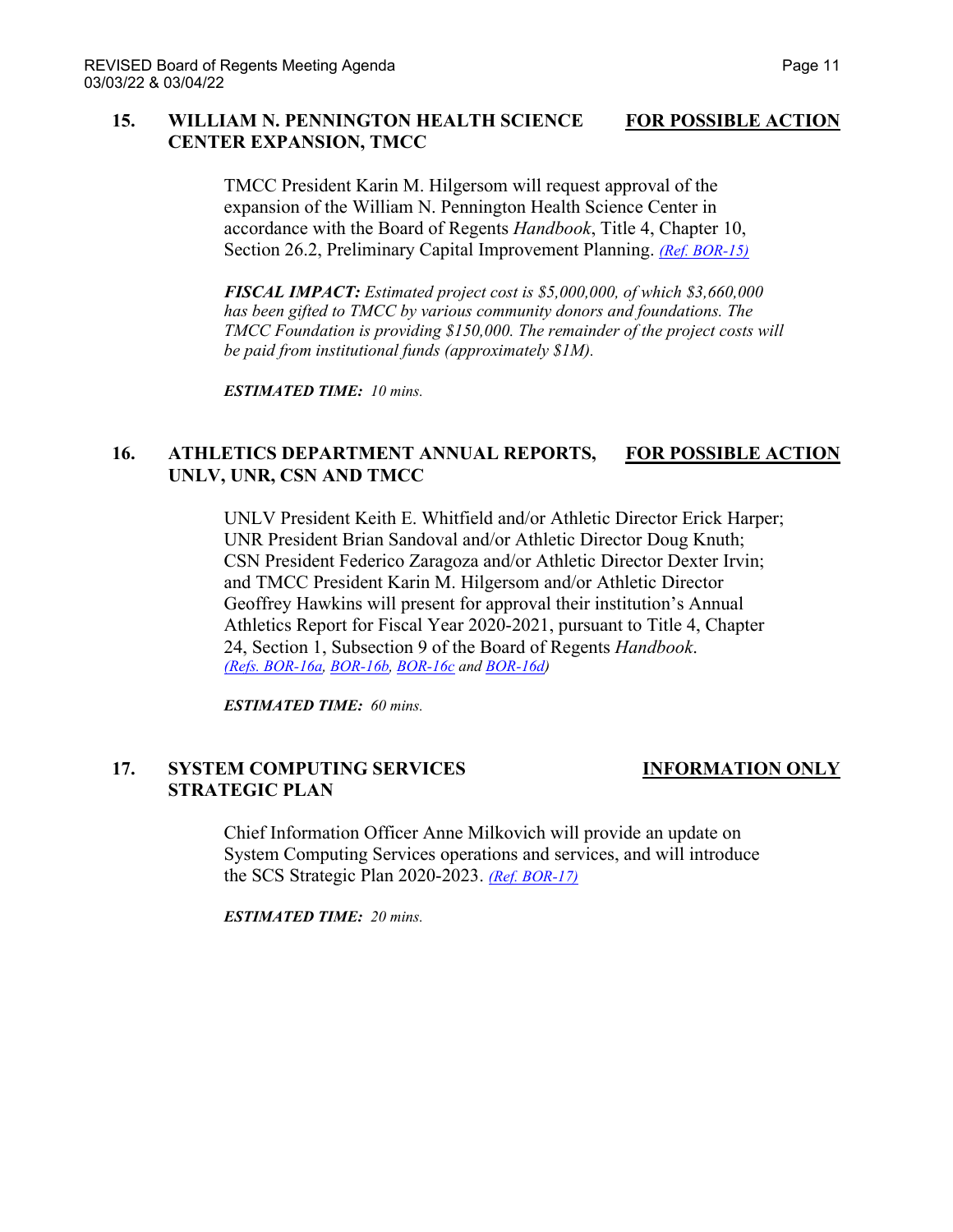### **18. ad hoc FISCAL SUSTAINABILITY COMMITTEE INFORMATION ONLY INITIATIVE UPDATE - SHARED SERVICES/ SYSTEM COMPUTING SERVICES**

Chief Financial Officer Andrew Clinger will provide an update on the status of the analysis of System Computing Services as both a component of the ad hoc Fiscal Sustainability Committee's general charge for shared service efficiency as well as the specific direction to explore the creation of a new SCS governance structure. *[\(Ref. BOR-18\)](https://nshe.nevada.edu/wp-content/uploads/file/BoardOfRegents/Agendas/2022/03-mar-mtgs/bor-refs/BOR-18.pdf)*

*FISCAL IMPACT: Estimated cost to conduct the study is \$100,000 which will be funded by UNR on behalf of Business Center North.*

*ESTIMATED TIME: 10 mins.*

## **COMMITTEE MEETINGS**

### **Friday, March 4, 2022**

Health Sciences System Committee, 8:00 a.m.

Security Committee, 9:00 a.m.\*

*\* Time Approximate: The Security Committee meeting may begin earlier than 9:00 a.m. upon adjournment of the Health Sciences System Committee meeting.*

# **19. PUBLIC COMMENT** Friday, March 4, 2022 **INFORMATION ONLY**

*(approximately 10:00 a.m.)*

Public comment will be taken during this agenda item. No action may be taken on a matter raised under this item until the matter is included on an agenda as an item on which action may be taken. Comments will be limited to two minutes per person. Persons making comment are asked to begin by stating their name for the record and to spell their last name. The Board Chair may elect to allow additional public comment on a specific agenda item when that agenda item is being considered.

In accordance with Attorney General Opinion No. 00-047, as restated in the Attorney General's Open Meeting Law Manual, the Board Chair may prohibit comment if the content of that comment is a topic that is not relevant to, or within the authority of, the Board of Regents, or if the content is willfully disruptive of the meeting by being irrelevant, repetitious, slanderous, offensive, inflammatory, irrational or amounting to personal attacks or interfering with the rights of other speakers.

*ESTIMATED TIME: 30 mins.*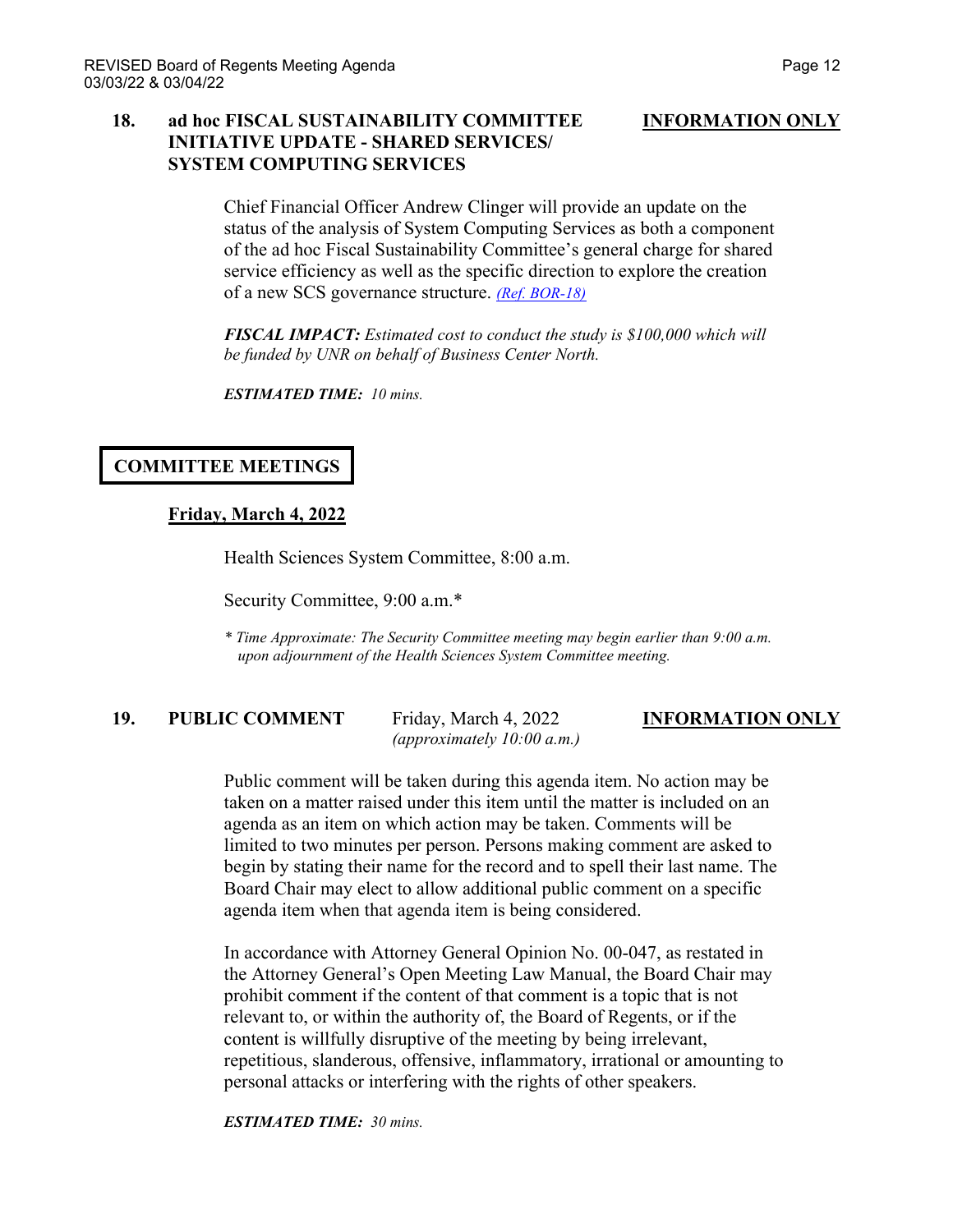## **20.** *PROCEDURES AND GUIDELINES MANUAL* **INFORMATION ONLY REVISION, 2023-25 TUITION AND FEES, UNIVERSITY OF NEVADA, RENO SCHOOL OF MEDICINE**

UNR President Brian Sandoval will present for information the proposed tuition and fee structure for the 2023-25 biennium for the University of Nevada, Reno School of Medicine *(Procedures and Guidelines Manual Chapter 7, Sections 3 and 18)*. The proposal reflects an increase in resident tuition and fees of 2.26% per year for each year of the 2023-25 biennium. Final action on the proposed tuition and fees is scheduled to occur at the June 9-10, 2022, meeting. *[\(Ref. BOR-20\)](https://nshe.nevada.edu/wp-content/uploads/file/BoardOfRegents/Agendas/2022/03-mar-mtgs/bor-refs/BOR-20.pdf)*

*ESTIMATED TIME: 10 mins.*

## **21.** *PROCEDURES AND GUIDELINES MANUAL* **INFORMATION ONLY REVISION, 2023-25 TUITION AND FEES, KIRK KERKORIAN SCHOOL OF MEDICINE AT UNLV**

UNLV President Keith E. Whitfield will present for information the proposed 2023-25 biennium tuition and fees for the UNLV Kirk Kerkorian School of Medicine *(Procedures and Guidelines Manual Chapter 7, Sections 4 and 19)*. The proposal reflects an increase in registration fees of 3% per year for each year of the 2023-25 biennium. Final action on the proposed tuition and fees is scheduled to occur at the June 9-10, 2022, meeting. *[\(Ref. BOR-21\)](https://nshe.nevada.edu/wp-content/uploads/file/BoardOfRegents/Agendas/2022/03-mar-mtgs/bor-refs/BOR-21.pdf)*

*FISCAL IMPACT: Expenses for all four years of the medical curriculum will continue to increase and if tuition levels do not keep pace with the inflation, these costs will need to be borne by other revenue sources, either state funds or philanthropic funds. Programs cannot be eliminated as full accreditation is required.*

*ESTIMATED TIME: 10 mins.*

## **22.** *PROCEDURES AND GUIDELINES MANUAL* **INFORMATION ONLY REVISION, 2023-25 TUITION AND FEES, SCHOOL OF DENTAL MEDICINE, UNLV**

UNLV President Keith E. Whitfield will present for information the proposed 2023-25 biennium tuition and fees for the UNLV School of Dental Medicine *(Procedures and Guidelines Manual Chapter 7, Sections 6 and 21)*. The proposal reflects an increase in tuition and fees for the 2023-25 biennium of 2.5% in registration fees and non-resident tuition, including the summer term tuition and fees. Final action on the proposed tuition and fees is scheduled to occur at the June 9-10, 2022, meeting. *[\(Ref. BOR-22\)](https://nshe.nevada.edu/wp-content/uploads/file/BoardOfRegents/Agendas/2022/03-mar-mtgs/bor-refs/BOR-22.pdf)*

*ESTIMATED TIME: 10 mins.*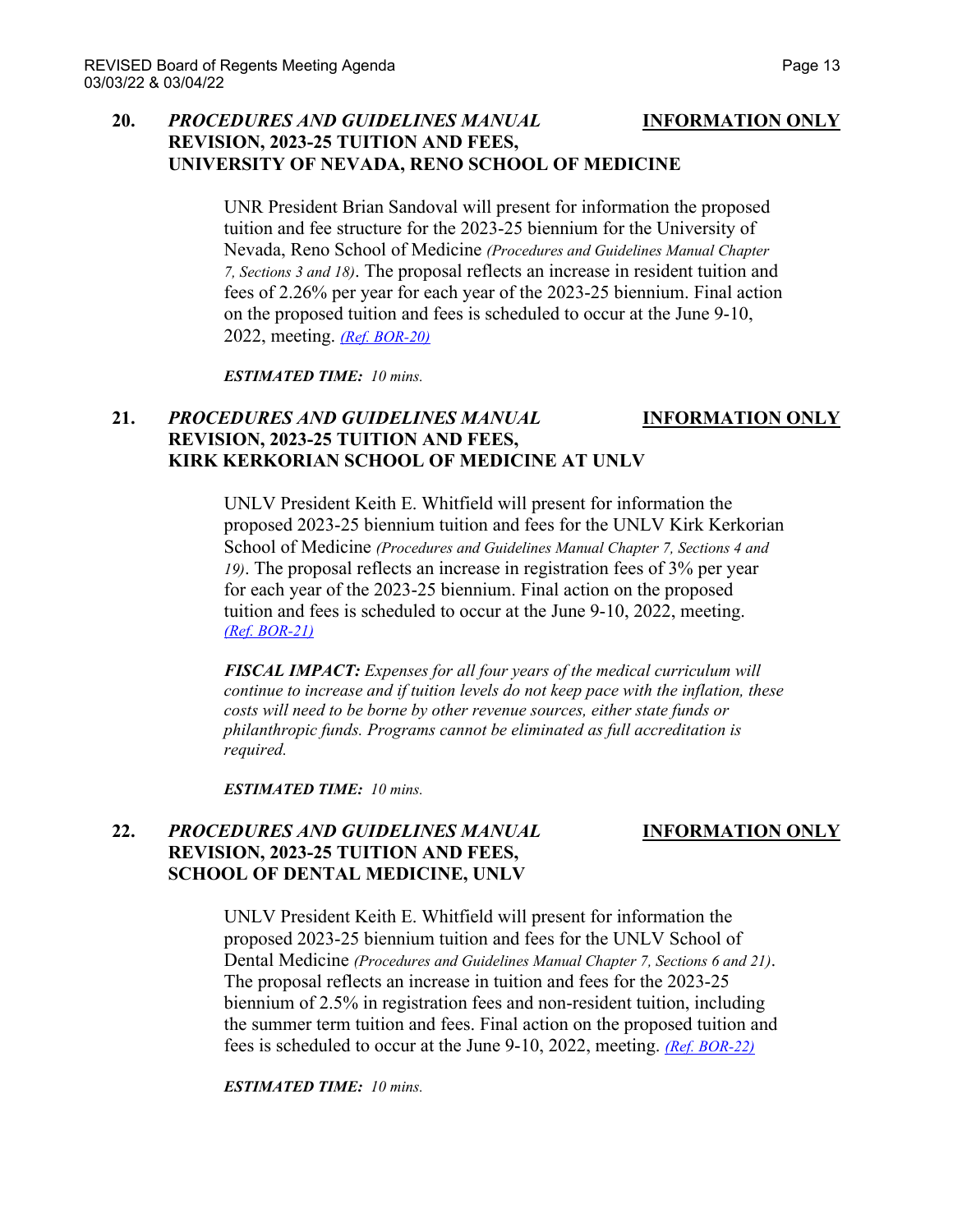### **23.** *PROCEDURES AND GUIDELINES MANUAL* **INFORMATION ONLY REVISION, 2023-25 TUITION AND FEES, WILLIAM S. BOYD SCHOOL OF LAW, UNLV**

UNLV President Keith E. Whitfield will present for information the proposed 2023-25 biennium tuition and fees for the UNLV William S. Boyd School of Law *(Procedures and Guidelines Manual Chapter 7, Sections 5 and 20)*. The proposal reflects an increase in tuition and fees for the 2023-25 biennium of 0% in FY24 and approximately 2% in FY25. The proposal also includes a correction to the Summer 2022 and Summer 2023 Distribution of Fees and Tuition originally approved at the June 11-12, 2020, meeting. Final action on the proposed tuition and fees is scheduled to occur at the June 9-10, 2022, meeting. *[\(Ref. BOR-23\)](https://nshe.nevada.edu/wp-content/uploads/file/BoardOfRegents/Agendas/2022/03-mar-mtgs/bor-refs/BOR-23.pdf)*

*ESTIMATED TIME: 10 mins.*

### **24. NSHE STRATEGIC PLANNING UPDATE INFORMATION ONLY**

Chancellor Melody Rose and Vice Chancellor for Workforce Development and Chief Innovation Officer Caleb Cage will provide an update on the NSHE strategic planning effort. *[\(Ref. BOR-24\)](https://nshe.nevada.edu/wp-content/uploads/file/BoardOfRegents/Agendas/2022/03-mar-mtgs/bor-refs/BOR-24.pdf)*

*FISCAL IMPACT: The estimated cost for professional services to facilitate the development of NSHE's strategic plan is \$245,700 plus work absorbed within the regular duties of NSHE staff. The \$245,700 estimate includes \$26,784 of services to facilitate both the cabinet and presidents' retreat, which are not directly related to the development of the NSHE strategic plan. The \$245,700 will be funded from System Administration's one-time investment income distributions.*

*ESTIMATED TIME: 30 mins.*

## **25. INSTITUTIONAL STRATEGIC PLAN AND FOR POSSIBLE ACTION** *HANDBOOK* **REVISION, MISSION STATEMENT, UNLV**

UNLV President Keith E. Whitfield will request approval of 1) UNLV's Strategic Plan *(Title 4, Chapter 14, Section 3(1) and 3(2))*, and 2) a revision to Board policy *(Title 4, Chapter 14, Section 5(1))* to reflect the revised UNLV mission statement. *[\(Refs. BOR-25a](https://nshe.nevada.edu/wp-content/uploads/file/BoardOfRegents/Agendas/2022/03-mar-mtgs/bor-refs/BOR-25a.pdf) an[d BOR-25b\)](https://nshe.nevada.edu/wp-content/uploads/file/BoardOfRegents/Agendas/2022/03-mar-mtgs/bor-refs/BOR-25b.pdf)*

*ESTIMATED TIME: 20 mins.*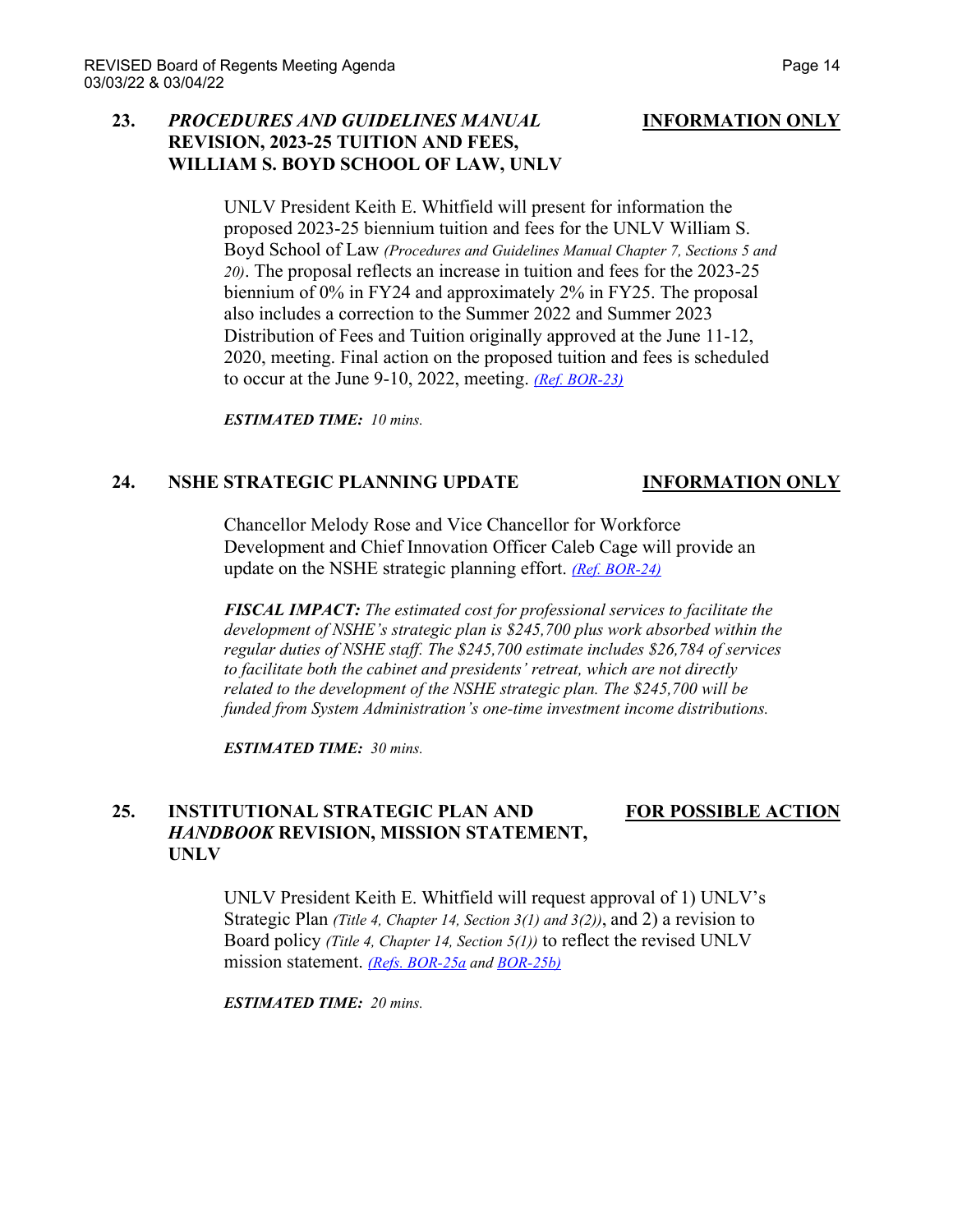## **26. DISPOSITION AND DEVELOPMENT FOR POSSIBLE ACTION AGREEMENT WITH CITY OF LAS VEGAS AND G2 CAPITAL DEVELOPMENT, SHADOW LANE CAMPUS AND ASSOCIATED PROPERTY DEVELOPMENT, UNLV**

UNLV President Keith E. Whitfield will request that the Board 1) approve UNLV's request to enter into the Three Party Disposition and Development Agreement (DDA) with the City of Las Vegas and G2 Capital Development as the next step for a UNLV Shadow Lane Campus and adjacent property redevelopment project, and to be further defined in a subsequent UNLV Project Development Agreement, and 2) authorize the Chancellor, and provide or delegate authority to the Chancellor, as outlined and requested in the briefing paper, to implement, perform, carry out and/or execute the terms of the Three Party DDA, if approved by the Board. *[\(Ref. BOR-26\)](https://nshe.nevada.edu/wp-content/uploads/file/BoardOfRegents/Agendas/2022/03-mar-mtgs/bor-refs/BOR-26.pdf)*

*ESTIMATED TIME: 10 mins.*

### **27. INSTITUTIONAL METRICS, NSC INFORMATION ONLY**

## NSC President DeRionne P. Pollard will present data and metrics on NSC's progress in achieving the strategic goals adopted by the Board. The metrics to be presented include those identified by the Board designed to compare the performance of NSHE and its institutions to other states or respective peers in five key areas: 1) Access; 2) Success; 3) Closing the Achievement Gap; 4) Workforce; and 5) Research. *[\(Ref. BOR-27\)](https://nshe.nevada.edu/wp-content/uploads/file/BoardOfRegents/Agendas/2022/03-mar-mtgs/bor-refs/BOR-27.pdf)*

*ESTIMATED TIME: 30 mins.*

## **28. 2023-25 BIENNIAL OPERATING BUDGET/ FOR POSSIBLE ACTION 2023 CAPITAL IMPROVEMENT PROJECTS**

The Board, with the assistance of Chancellor Melody Rose, institution presidents and System staff, will discuss the process of developing the NSHE's 2023-25 biennial operating budget request and the budget for capital improvements for the 2023 Legislative Session, including the establishment of System budget priorities and possible enhancements to the base formula funded operating budgets, as well as other state-funded budgets. The presidents will present their capital improvement and enhancements to their operating budgets. The Board may take action and give direction on the further development and processes for determining budget priorities for the 2023-25 Biennial State Operating Budget and Capital Improvement projects. *[\(Refs. BOR-28a](https://nshe.nevada.edu/wp-content/uploads/file/BoardOfRegents/Agendas/2022/03-mar-mtgs/bor-refs/BOR-28a.pdf) and [BOR-28b\)](https://nshe.nevada.edu/wp-content/uploads/file/BoardOfRegents/Agendas/2022/03-mar-mtgs/bor-refs/BOR-28b.pdf)*

*FISCAL IMPACT: Discussions relating to this agenda item will form the basis for preparing the 2023-25 biennial budget which provides the primary source of funding for NSHE operations.*

*ESTIMATED TIME: 150 mins.*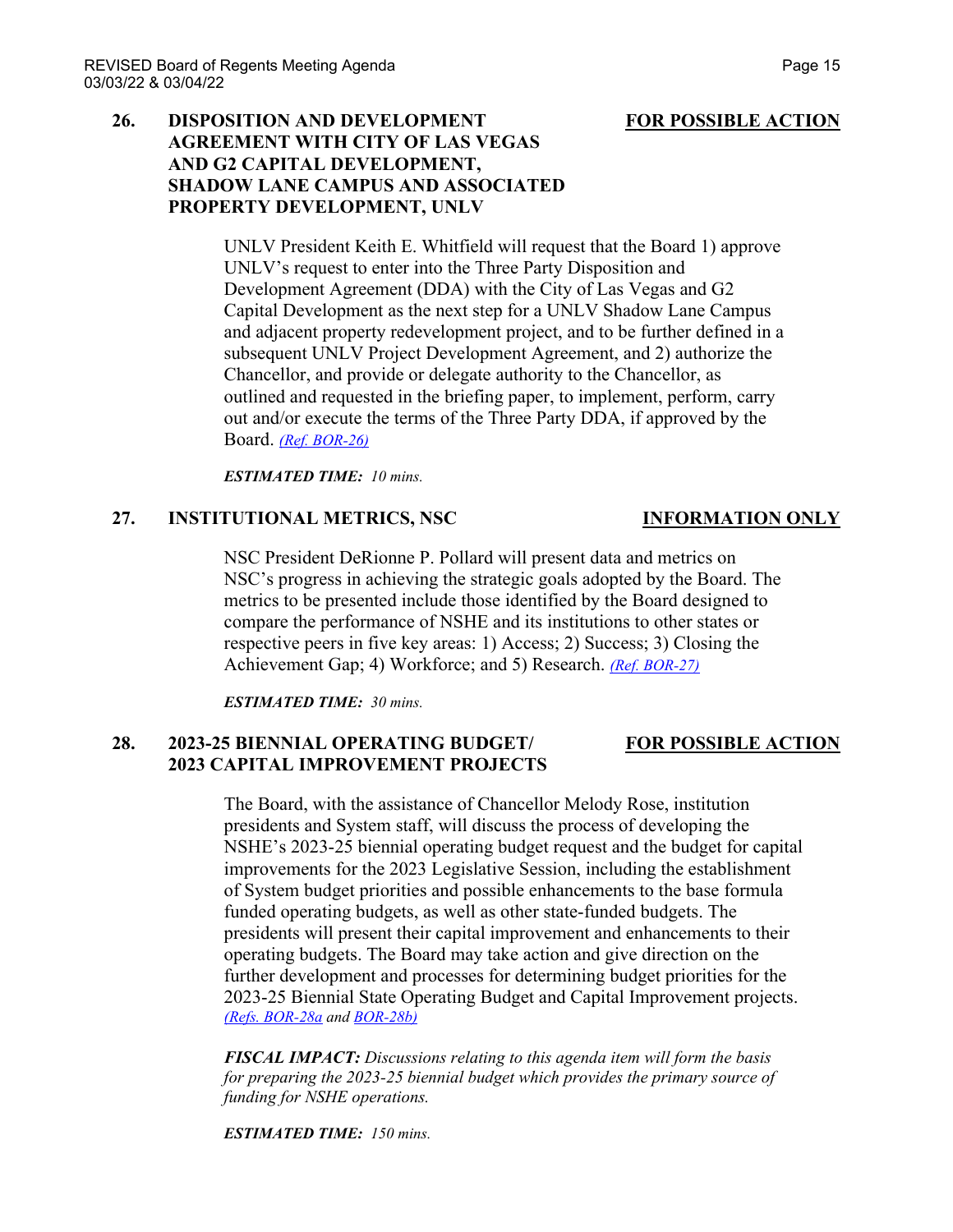## **29. UNIVERSITY FOUNDATION ARTS BUILDING FOR POSSIBLE ACTION NAMING REQUEST, UNR**

UNR President Brian Sandoval will request approval to name what has been known as the new university arts building, the University Foundation Arts Building. *[\(Ref. BOR-29\)](https://nshe.nevada.edu/wp-content/uploads/file/BoardOfRegents/Agendas/2022/03-mar-mtgs/bor-refs/BOR-29.pdf)*

*ESTIMATED TIME: 5 mins.*

# **COMMITTEE REPORTS**

#### *ESTIMATED TIME: 10 mins.*

*NOTE: Please refer to the specific committee agenda for complete reference materials and/or reports.*

## **30. ad hoc STRATEGIC PLANNING COMMITTEE FOR POSSIBLE ACTION**

Chair Amy J. Carvalho will present for Board approval a report on the ad hoc Strategic Planning Committee meeting held on January 24, 2022.

## **31. ad hoc CHIEF OF STAFF AND SPECIAL COUNSEL FOR POSSIBLE ACTION TO THE BOARD SEARCH COMMITTEE**

Chair John T. Moran will present for Board approval a report on the ad hoc Chief of Staff and Special Counsel to the Board Search Committee meeting held on January 28, 2022.

## **32. ACADEMIC, RESEARCH AND STUDENT FOR POSSIBLE ACTION AFFAIRS COMMITTEE**

Chair Jason Geddes will present for Board approval a report on the Academic, Research and Student Affairs Committee meeting held on March 3, 2022, and Board action may be requested on the following:

- Minutes: The Committee considered for approval the minutes from the December 2, 2021, meeting. *[\(Ref. ARSA-2a\)](https://nshe.nevada.edu/wp-content/uploads/file/BoardOfRegents/Agendas/2022/03-mar-mtgs/arsa-refs/ARSA-2a.pdf)*
- NSC-Program Deactivation, BS Psychology: The Committee considered for approval the deactivation of the Bachelor of Science in Psychology at NSC. *[\(Ref. ARSA-2b\)](https://nshe.nevada.edu/wp-content/uploads/file/BoardOfRegents/Agendas/2022/03-mar-mtgs/arsa-refs/ARSA-2b.pdf)*
- CSN-Program Elimination, AAS Facility Maintenance and Manufacturing: The Committee considered for approval the elimination of the Associate of Applied Science in Facility Maintenance and Manufacturing at CSN. *[\(Ref. ARSA-2c\)](https://nshe.nevada.edu/wp-content/uploads/file/BoardOfRegents/Agendas/2022/03-mar-mtgs/arsa-refs/ARSA-2c.pdf)*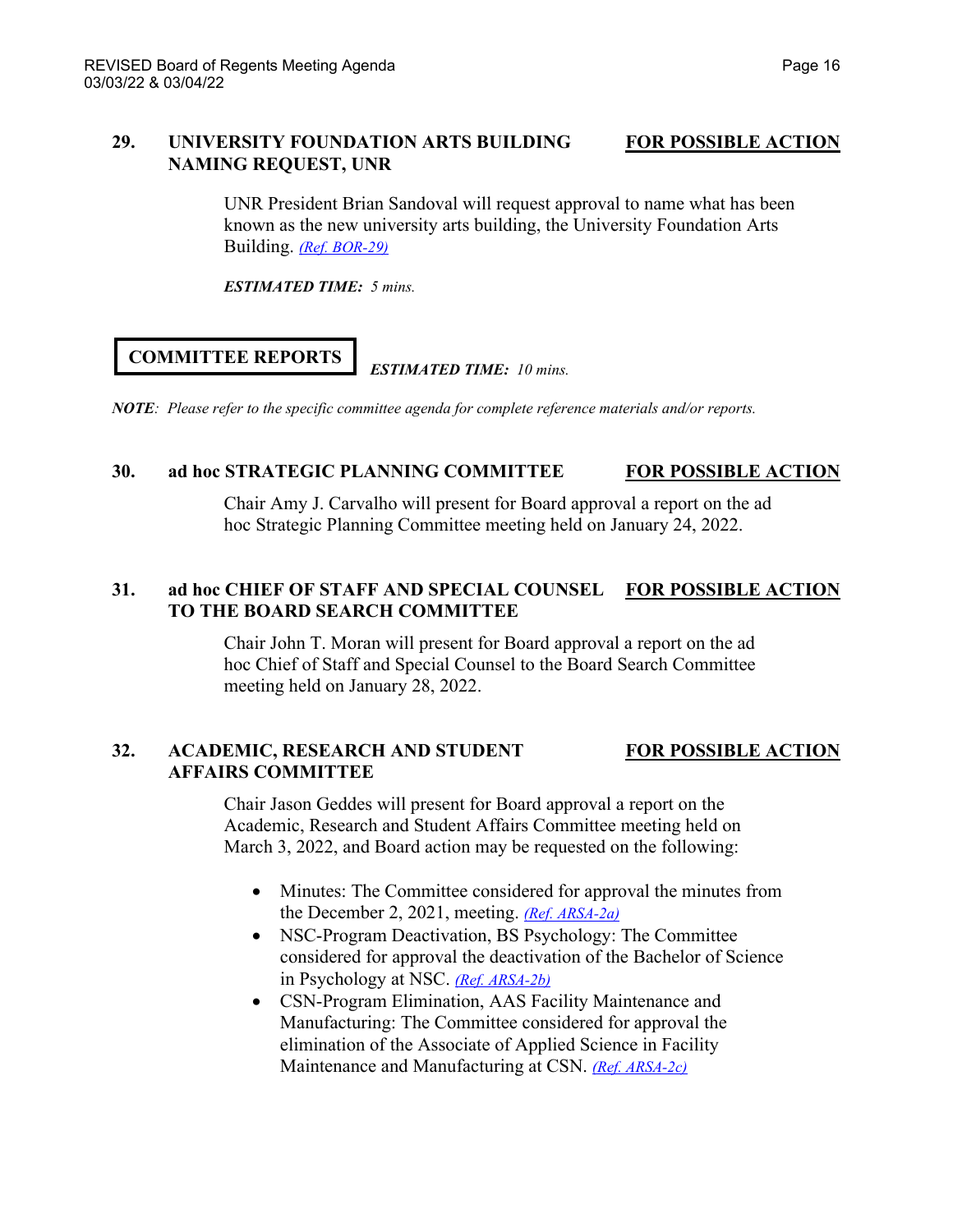#### **32. ACADEMIC, RESEARCH AND STUDENT FOR POSSIBLE ACTION AFFAIRS COMMITTEE –** *(continued)*

- Regents' Awards: The Committee considered for approval the following nominations for 2022 Regents' awards: *[\(Ref. ARSA-3\)](https://nshe.nevada.edu/wp-content/uploads/file/BoardOfRegents/Agendas/2022/03-mar-mtgs/arsa-refs/ARSA-3.pdf)*
	- o Nevada Regents' Creative Activities Award Stephanie Espinoza Villamor, CSN Michael Branch, UNR
	- o Nevada Regents' Teaching Award Dr. Rebecca Bevans, WNC Heather Lang-Cassera, NSC Dr. Matthew Leone, UNR
	- o Nevada Regents' Academic Advisor Award Courtney Schachter, TMCC Le Quanda Cole, UNLV Dr. Wilfredo de Ráfols, UNR
	- o Nevada Regents' Researcher Award Dr. Steven Hayes, UNR Dr. Jamie Voyles, UNR
	- o Nevada Regents' Rising Researcher Award
		- Dr. Katherine Durante, NSC
		- Dr. Benjamin Hatchett, DRI
		- Dr. Allyson Hindle, UNLV
		- Dr. Elizabeth Koebele, UNR
		- Dr. Feng Yan, UNR
- *Handbook* Revision, Nevada Regents' Researcher Awards: The Committee considered for approval a revision to Board policy *(Title 4, Chapter 1, Section 18)* to provide for up to three awards per institution (UNLV, UNR, NSC and DRI) to allow for recognition of early career research in various disciplines. *[\(Ref. ARSA-4\)](https://nshe.nevada.edu/wp-content/uploads/file/BoardOfRegents/Agendas/2022/03-mar-mtgs/arsa-refs/ARSA-4.pdf)*
- UNR-Program Proposals, Sierra Nevada University (SNU) Program Teach Out: The Committee considered for approval UNR's request for the following program proposals related to the teach out of SNU students resulting from the UNR acquisition of SNU: a) Bachelor of Arts in Education; b) Master of Arts in Teaching, Education; and c) Master of Education, English Language Acquisition and Development. *[\(Refs. ARSA-5a,](https://nshe.nevada.edu/wp-content/uploads/file/BoardOfRegents/Agendas/2022/03-mar-mtgs/arsa-refs/ARSA-5a.pdf) [ARSA-5b](https://nshe.nevada.edu/wp-content/uploads/file/BoardOfRegents/Agendas/2022/03-mar-mtgs/arsa-refs/ARSA-5b.pdf) and [ARSA-5c\)](https://nshe.nevada.edu/wp-content/uploads/file/BoardOfRegents/Agendas/2022/03-mar-mtgs/arsa-refs/ARSA-5c.pdf)*
- CSN-Program Proposal, BAS Environmental Conservation: The Committee considered for approval a Bachelor of Applied Science in Environmental Conservation at CSN. *[\(Ref. ARSA-6\)](https://nshe.nevada.edu/wp-content/uploads/file/BoardOfRegents/Agendas/2022/03-mar-mtgs/arsa-refs/ARSA-6.pdf)*
- CSN-Program Proposal, BAS Environmental Laboratory Sciences: The Committee considered for approval a Bachelor of Applied Science in Environmental Laboratory Sciences at CSN. *[\(Ref. ARSA-7\)](https://nshe.nevada.edu/wp-content/uploads/file/BoardOfRegents/Agendas/2022/03-mar-mtgs/arsa-refs/ARSA-7.pdf)*
- TMCC-Program Proposal, AS Data Science: The Committee considered for approval an Associate of Science in Data Science at TMCC. *[\(Ref. ARSA-8\)](https://nshe.nevada.edu/wp-content/uploads/file/BoardOfRegents/Agendas/2022/03-mar-mtgs/arsa-refs/ARSA-8.pdf)*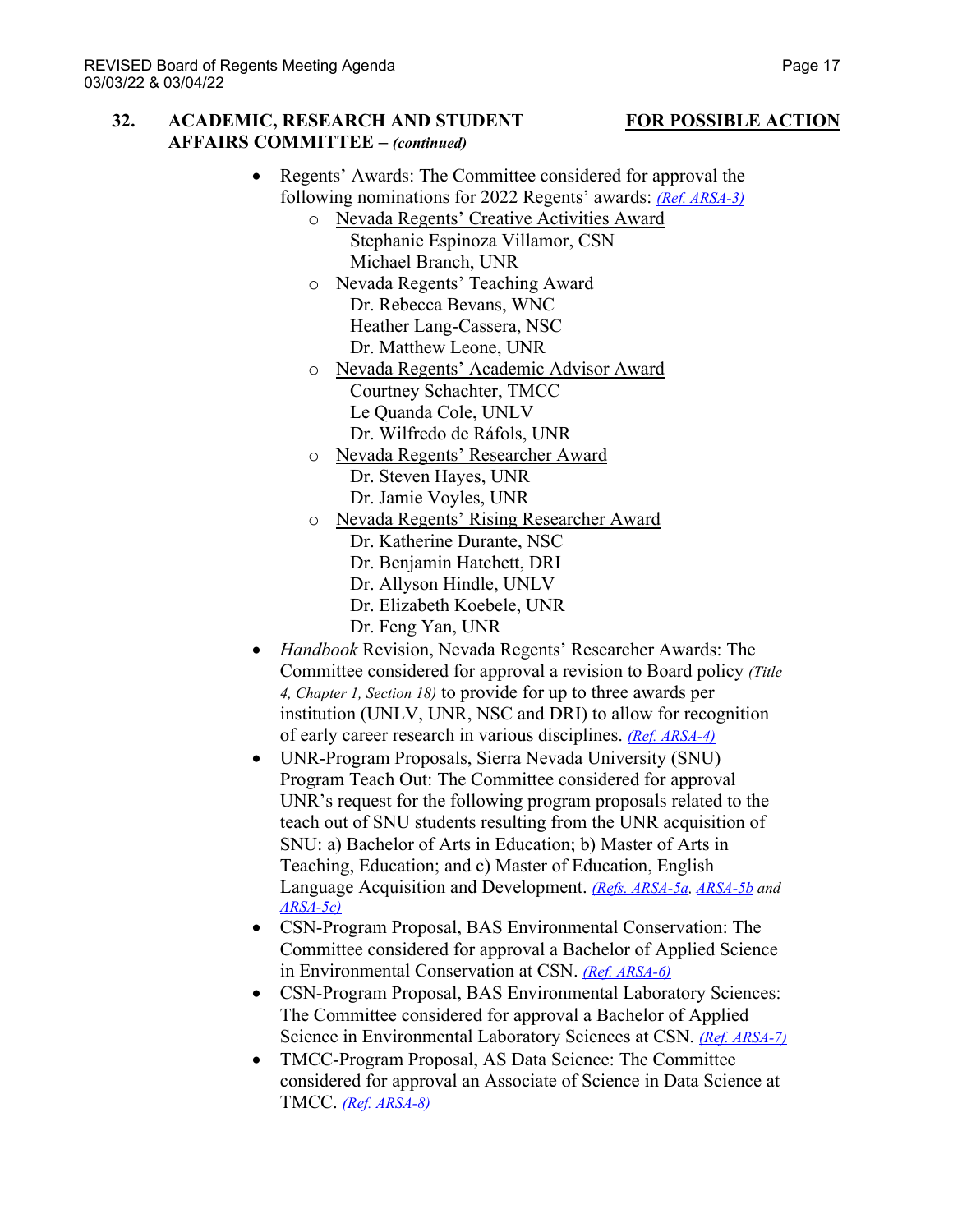### **32. ACADEMIC, RESEARCH AND STUDENT FOR POSSIBLE ACTION AFFAIRS COMMITTEE –** *(continued)*

- TMCC-Program Proposal, Bachelor of Architecture: The Committee considered for approval a Bachelor of Architecture at TMCC. *[\(Ref. ARSA-9\)](https://nshe.nevada.edu/wp-content/uploads/file/BoardOfRegents/Agendas/2022/03-mar-mtgs/arsa-refs/ARSA-9.pdf)*
- WNC-Program Change, AAS Paramedicine: The Committee considered for approval changing the current Certificate of Achievement in Paramedicine to an Associate of Applied Science in Paramedicine at WNC. *[\(Ref. ARSA-10\)](https://nshe.nevada.edu/wp-content/uploads/file/BoardOfRegents/Agendas/2022/03-mar-mtgs/arsa-refs/ARSA-10.pdf)*
- WNC-Program Proposal, AAS Fire Science: The Committee considered for approval an Associate of Applied Science in Fire Science at WNC. *[\(Ref. ARSA-11\)](https://nshe.nevada.edu/wp-content/uploads/file/BoardOfRegents/Agendas/2022/03-mar-mtgs/arsa-refs/ARSA-11.pdf)*

### **33. BUSINESS, FINANCE AND FACILITIES FOR POSSIBLE ACTION COMMITTEE**

Chair Amy J. Carvalho will present for Board approval a report on the Business, Finance and Facilities Committee meeting held on March 3, 2022, and Board action may be requested on the following:

- Minutes: The Committee considered for approval the minutes from the December 2, 2021, meeting. *[\(Ref. BFF-2a\)](https://nshe.nevada.edu/wp-content/uploads/file/BoardOfRegents/Agendas/2022/03-mar-mtgs/bff-refs/BFF-2a.pdf)*
- 2021 Self-Supporting Summer Session/Calendar Year Budgets, Budget to Actual Comparison: The Committee considered for approval acceptance of the 2021 Self-Supporting Summer Session and Calendar Year Budgets, Budget to Actual Comparison for the NSHE. *[\(Refs. BFF-2b1](https://nshe.nevada.edu/wp-content/uploads/file/BoardOfRegents/Agendas/2022/03-mar-mtgs/bff-refs/BFF-2b(1).pdf) an[d BFF-2b2\)](https://nshe.nevada.edu/wp-content/uploads/file/BoardOfRegents/Agendas/2022/03-mar-mtgs/bff-refs/BFF-2b(2).pdf)*
- 2022 Summer Session/Calendar Year Budgets: The Committee considered for approval the 2022 Self-Supporting Summer Session/Calendar Year Budgets. *[\(Refs. BFF-2c1](https://nshe.nevada.edu/wp-content/uploads/file/BoardOfRegents/Agendas/2022/03-mar-mtgs/bff-refs/BFF-2c(1).pdf) an[d BFF-2c2\)](https://nshe.nevada.edu/wp-content/uploads/file/BoardOfRegents/Agendas/2022/03-mar-mtgs/bff-refs/BFF-2c(2).pdf)*
- 2012A Bond Refunding-Resolution: The Committee considered for approval a Resolution allowing NSHE, on behalf of UNLV and UNR, to issue up to \$24,070,000 of fixed-rate tax-exempt revenue refunding bonds to refinance the existing 2012A bonds for interest savings. *[\(Ref. BFF-5\)](https://nshe.nevada.edu/wp-content/uploads/file/BoardOfRegents/Agendas/2022/03-mar-mtgs/bff-refs/BFF-5.pdf)*
- Lease Agreement Between UNLV on Behalf of the Kirk Kerkorian School of Medicine and 1701 Charleston, LLC for Property Located at 1701 West Charleston Boulevard, UNLV: The Committee considered for approval the Lease for property located at 1701 West Charleston Boulevard, Suites 110/100, 190, 200, 220, 230, 250, 260, 270, 290, 400, 590, 670, Las Vegas, NV, also commonly known as Clark County Assessor Parcel Number 162- 04-112-011. The Committee also considered for approval granting the Chancellor the authority to execute the Lease, and any ancillary documents, as deemed necessary and appropriate by the NSHE Chief General Counsel, in consultation with the Business, Finance and Facilities Committee Chair, to implement all terms and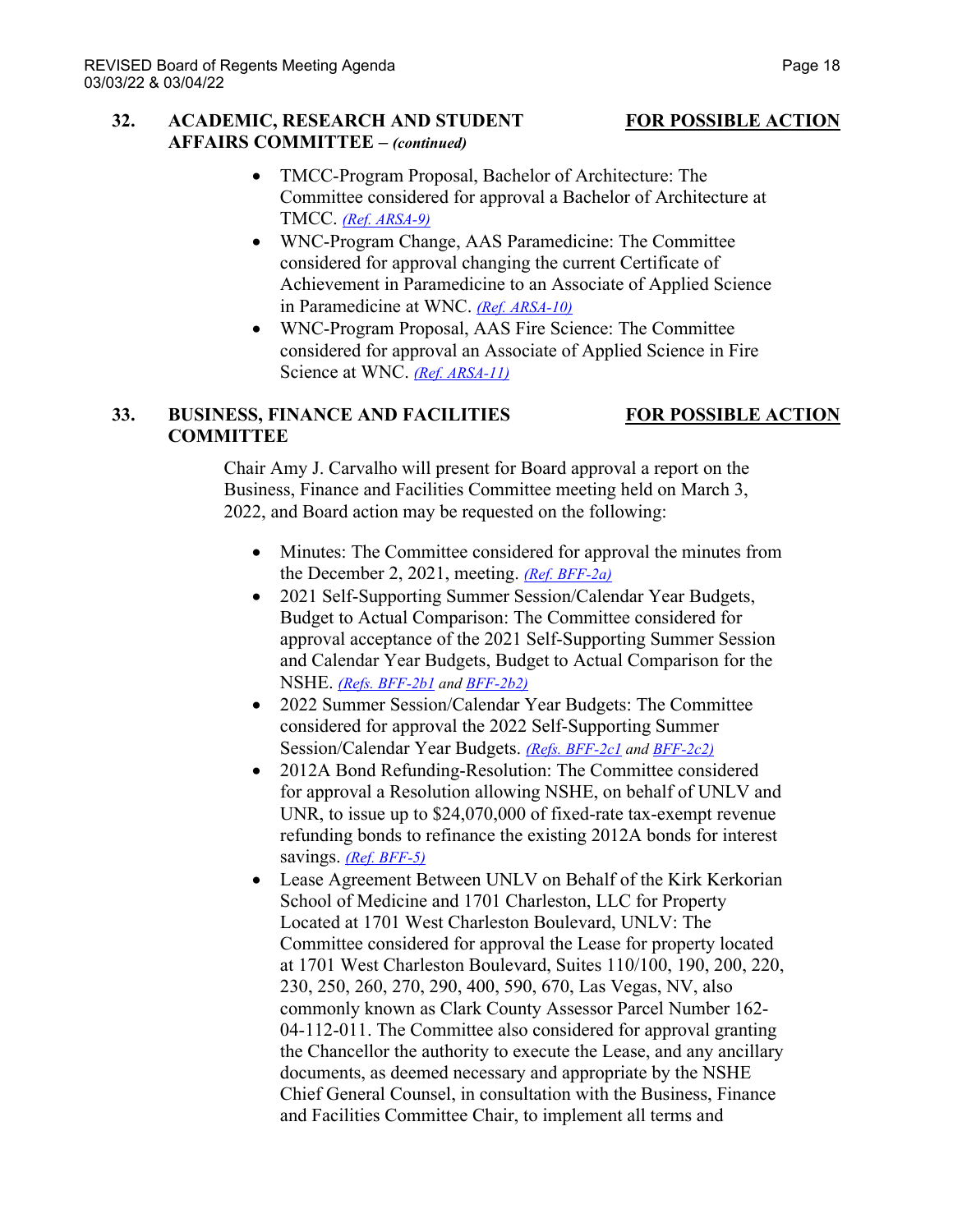### **33. BUSINESS, FINANCE AND FACILITIES FOR POSSIBLE ACTION COMMITTEE –** *(continued)*

conditions associated with the Lease. The Committee further considered approval of a joint request from UNLV and UNR that the Chancellor be granted authority to execute an amendment to the Cooperative Agreement between UNLV KSOM and UNR SOM to terminate the Cooperative Agreement. *(Ref. [BFF-7\)](https://nshe.nevada.edu/wp-content/uploads/file/BoardOfRegents/Agendas/2022/03-mar-mtgs/bff-refs/BFF-7.pdf)*

- Approval to Proceed with a Potential Public-Private Sports and Events Center for Youth Development on the Nevada State College Campus: The Committee considered for approval a Non-Binding Memorandum of Understanding for a potential publicprivate collaboration that will construct and operate an athletics complex and events center on the Nevada State College campus. *[\(Ref. BFF-8\)](https://nshe.nevada.edu/wp-content/uploads/file/BoardOfRegents/Agendas/2022/03-mar-mtgs/bff-refs/BFF-8.pdf)*
- Approval to Solicit Proposals to Establish a  $501(c)$ 3 Entity to Facilitate Public-Private Opportunities at Nevada State College: The Committee considered for approval NSC's request to solicit proposals to assist in the formation of a  $501(c)3$  entity that will be created to facilitate public-private collaborations. *[\(Ref. BFF-9\)](https://nshe.nevada.edu/wp-content/uploads/file/BoardOfRegents/Agendas/2022/03-mar-mtgs/bff-refs/BFF-9.pdf)*
- Student Housing Refinance, NSC: The Committee considered for approval: 1) the modified Ground Lease, Ground Sublease, Recognition, Consent and Non-Disturbance Agreement, and the Subleasehold Deed of Trust related to the Nevada State College Housing Village refinance; and 2) authorizing the Chancellor to negotiate non-material revisions to the documents, with advice of Chief General Counsel, and to consent to the modified Indenture for the refinancing. *[\(Ref. BFF-10\)](https://nshe.nevada.edu/wp-content/uploads/file/BoardOfRegents/Agendas/2022/03-mar-mtgs/bff-refs/BFF-10.pdf)*

## **34. AUDIT, COMPLIANCE AND TITLE IX FOR POSSIBLE ACTION COMMITTEE**

Chair Patrick R. Carter will present for Board approval a report on the Audit, Compliance and Title IX Committee meeting held on March 3, 2022, and Board action may be requested on the following:

- Minutes: The Committee considered for approval the minutes from the December 2, 2021, meeting. *[\(Ref. A-2a\)](https://nshe.nevada.edu/wp-content/uploads/file/BoardOfRegents/Agendas/2022/03-mar-mtgs/ac-refs/A-2a.pdf)*
- Internal Audit Follow-Up Responses: The Committee considered for approval acceptance of the following internal audit follow-up responses:
	- − E.L. Cord Foundation Child Care Center, TMCC *[\(Ref. A-2b\)](https://nshe.nevada.edu/wp-content/uploads/file/BoardOfRegents/Agendas/2022/03-mar-mtgs/ac-refs/A-2b.pdf)*
	- − Change in Leadership, NSHE *[\(Ref. A-2c\)](https://nshe.nevada.edu/wp-content/uploads/file/BoardOfRegents/Agendas/2022/03-mar-mtgs/ac-refs/A-2c.pdf)*
	- − Change in Leadership, UNLV *[\(Ref. A-2d\)](https://nshe.nevada.edu/wp-content/uploads/file/BoardOfRegents/Agendas/2022/03-mar-mtgs/ac-refs/A-2d.pdf)*
	- − Hosting, UNLV *[\(Ref. A-2e\)](https://nshe.nevada.edu/wp-content/uploads/file/BoardOfRegents/Agendas/2022/03-mar-mtgs/ac-refs/A-2e.pdf)*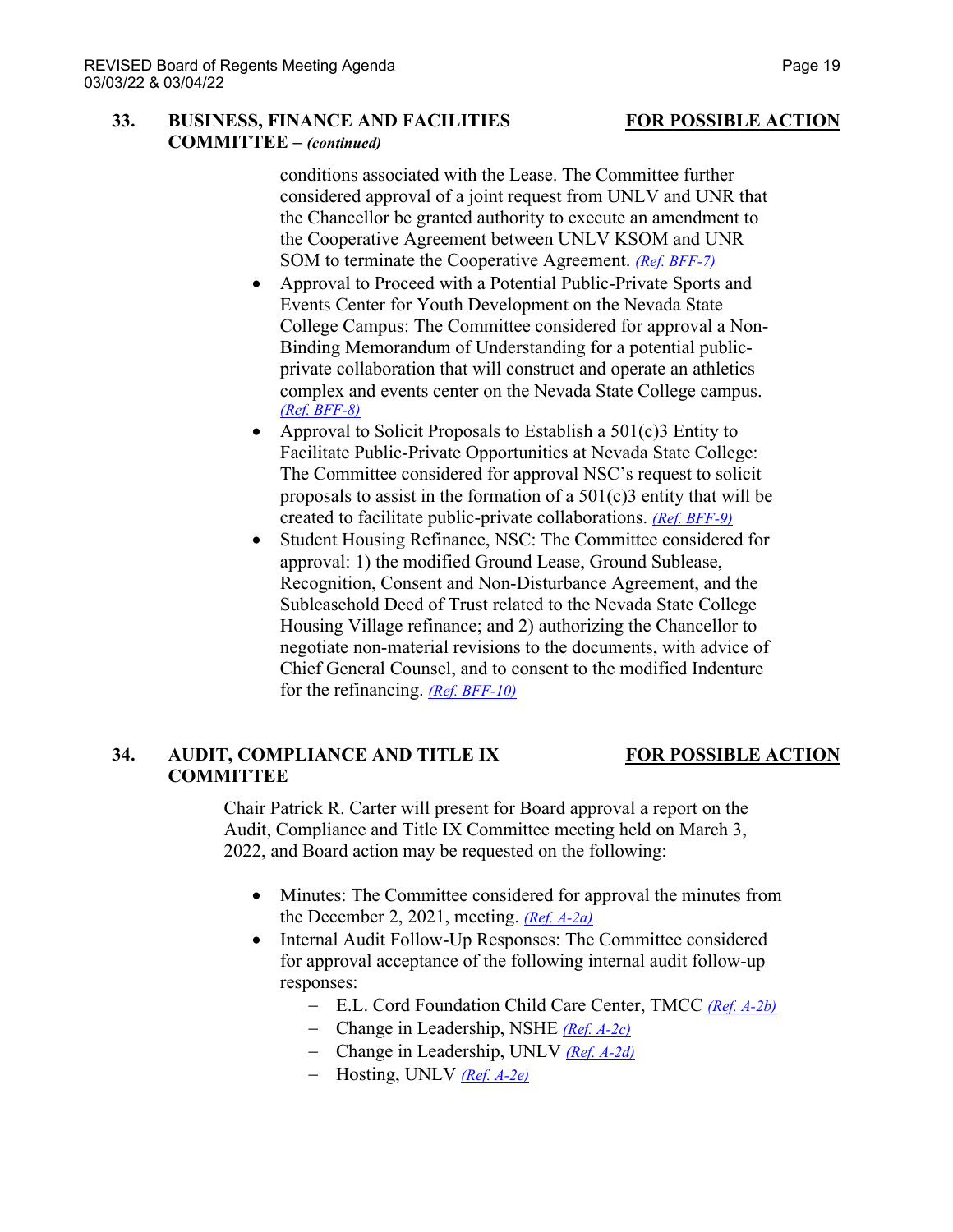## **34. AUDIT, COMPLIANCE AND TITLE IX FOR POSSIBLE ACTION COMMITTEE –** *(continued)*

- Change in Leadership, NSC: The Committee considered for approval the report and institutional response to the NSC Change in Leadership audit for the period July 1, 2020, through August 31, 2021, and may recommend specific action to the Board and/or the Chancellor to address the findings and recommendations. *[\(Ref. A-4\)](https://nshe.nevada.edu/wp-content/uploads/file/BoardOfRegents/Agendas/2022/03-mar-mtgs/ac-refs/A-4.pdf)*
- Internal Audit Department Work Plan and Status Report, NSHE: The Committee considered for approval the Internal Audit Work Plan for the six-month period ending June 30, 2022, and the Internal Audit Department Status Report for the six-month period ended December 31, 2021. *[\(Ref. A-5\)](https://nshe.nevada.edu/wp-content/uploads/file/BoardOfRegents/Agendas/2022/03-mar-mtgs/ac-refs/A-5.pdf)*
- Uniform Guidance Audit Report and Financial Statements, NSHE: The Committee considered for approval the NSHE Uniform Guidance Audit Report and Financial Statements for the year ended June 30, 2021.

## **35. HEALTH SCIENCES SYSTEM COMMITTEE FOR POSSIBLE ACTION**

Chair Mark W. Doubrava will present for Board approval a report on the Health Sciences System Committee meeting held on March 4, 2022, and Board action may be requested on the following:

• Minutes: The Committee considered for approval the minutes from the September 10, 2021, meeting. *[\(Ref. HSS-2\)](https://nshe.nevada.edu/wp-content/uploads/file/BoardOfRegents/Agendas/2022/03-mar-mtgs/hss-refs/HSS-2.pdf)*

## **36. SECURITY COMMITTEE FOR POSSIBLE ACTION**

Chair Donald Sylvantee McMichael Sr. will present for Board approval a report on the Security Committee meeting held on March 4, 2022, and Board action may be requested on the following:

• Minutes: The Committee considered for approval the minutes from the September 10, 2021, meeting. *[\(Ref. SEC-2\)](https://nshe.nevada.edu/wp-content/uploads/file/BoardOfRegents/Agendas/2022/03-mar-mtgs/sec-refs/SEC-2.pdf)*

## **37. ANTI-DISCRIMINATION RESOLUTION INFORMATION ONLY**

### Regent Carol Del Carlo, Vice Chancellor Constance Brooks, Ph.D., and IDEA Council Co-Chairs Jose Melendrez, MSW and Evi Buell, Ph.D., will present for discussion a resolution to condemn and thwart discriminatory language and behaviors throughout the NSHE. The final version of the resolution will be presented for possible action at a future meeting of the Board. *[\(Ref. BOR-37\)](https://nshe.nevada.edu/wp-content/uploads/file/BoardOfRegents/Agendas/2022/03-mar-mtgs/bor-refs/BOR-37.pdf)*

*ESTIMATED TIME: 25 mins.*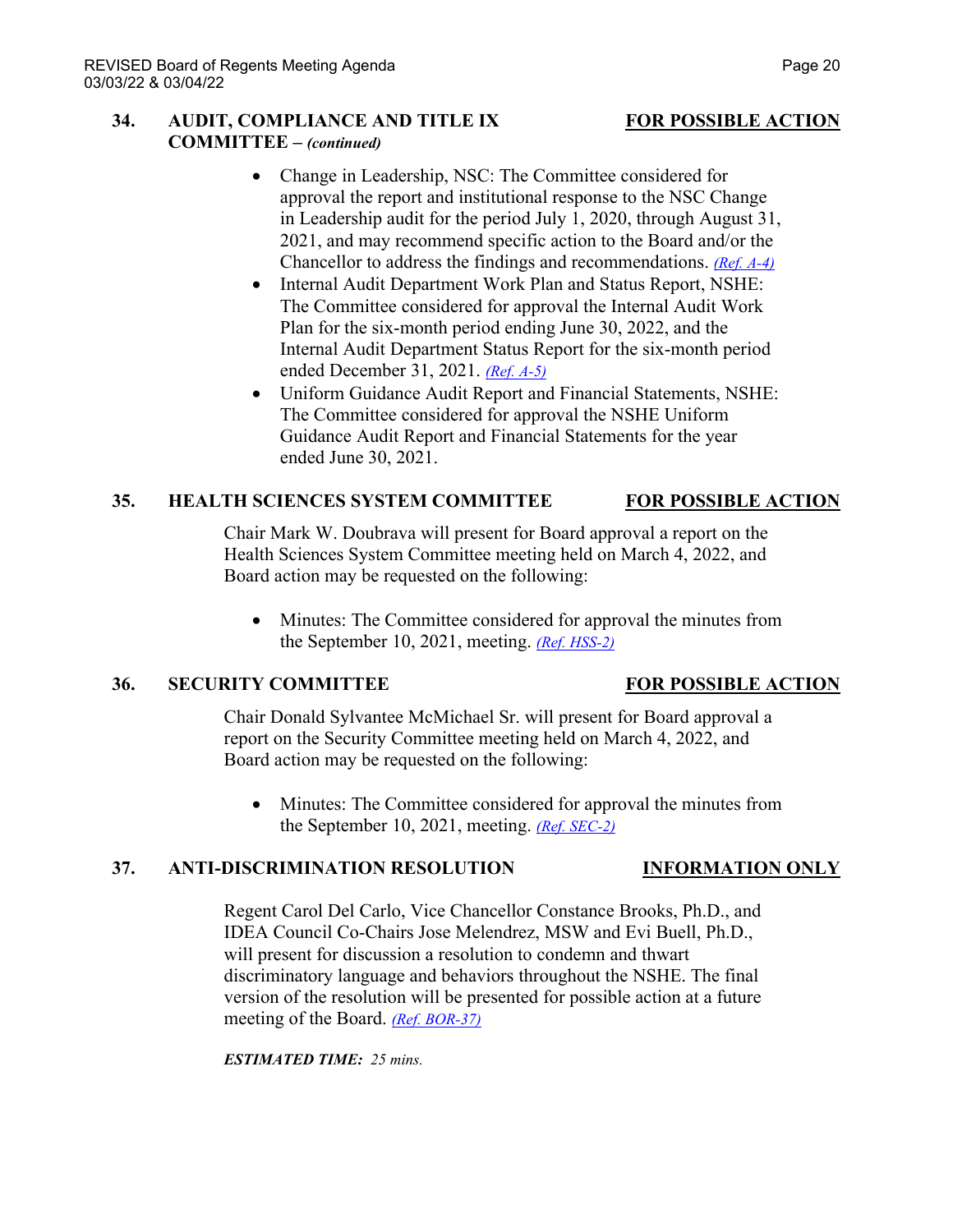### **38. EMPLOYEE BUYOUTS/ SETTLEMENTS INFORMATION ONLY ANNUAL REPORT**

Chief General Counsel Joe Reynolds will present a report on employee buyouts/settlements from each institution for the calendar year 2021, pursuant to Board policy *(Title 4, Chapter 3, Section 49)*. *[\(Ref. BOR-38\)](https://nshe.nevada.edu/wp-content/uploads/file/BoardOfRegents/Agendas/2022/03-mar-mtgs/bor-refs/BOR-38.pdf)*

*ESTIMATED TIME: 10 mins.*

## **39. NEW BUSINESS INFORMATION ONLY**

Items for consideration at future meetings may be suggested. Any discussion of an item under "New Business" is limited to description and clarification of the subject matter of the item, which may include the reasons for the request, and no substantive discussion may occur at this meeting on new business items in accordance with the Nevada Open Meeting Law (NRS 241.010 *et seq*.).

*ESTIMATED TIME: 5 mins.*

### **40. PUBLIC COMMENT INFORMATION ONLY**

Public comment will be taken during this agenda item. No action may be taken on a matter raised under this item until the matter is included on an agenda as an item on which action may be taken. Comments will be limited to two minutes per person. Persons making comment are asked to begin by stating their name for the record and to spell their last name. The Board Chair may elect to allow additional public comment on a specific agenda item when that agenda item is being considered.

In accordance with Attorney General Opinion No. 00-047, as restated in the Attorney General's Open Meeting Law Manual, the Board Chair may prohibit comment if the content of that comment is a topic that is not relevant to, or within the authority of, the Board of Regents, or if the content is willfully disruptive of the meeting by being irrelevant, repetitious, slanderous, offensive, inflammatory, irrational or amounting to personal attacks or interfering with the rights of other speakers.

*ESTIMATED TIME: 10 mins.*